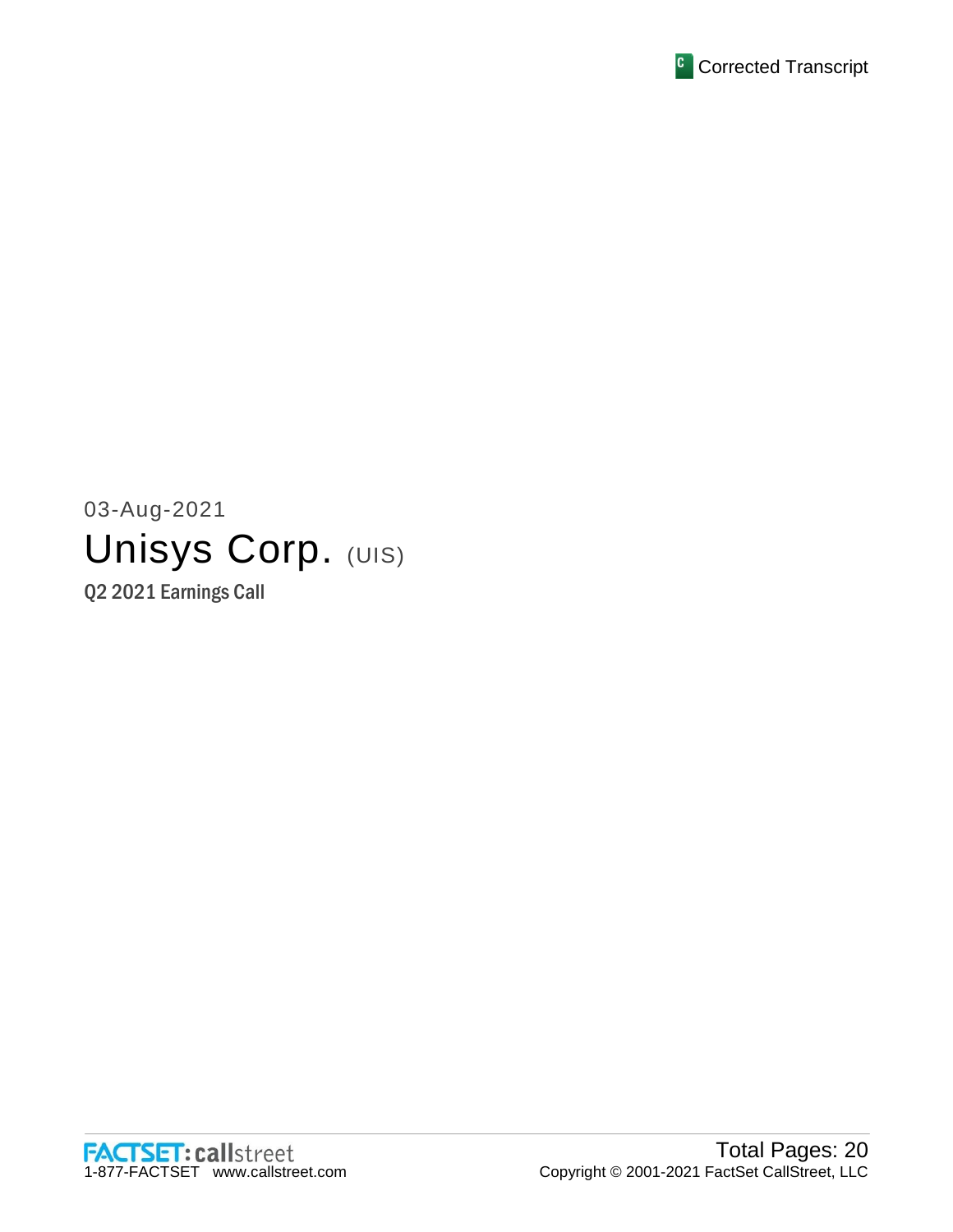# **CORPORATE PARTICIPANTS**

Courtney Holben Vice President-Investor Relations, Unisys Corp.

Peter A. Altabef Chair & Chief Executive Officer, Unisys Corp. Michael M. Thomson Executive Vice President & Chief Financial Officer, Unisys Corp.

# **OTHER PARTICIPANTS**

Joseph Vafi Analyst, Canaccord Genuity LLC

Jonathan E. Tanwanteng Analyst, CJS Securities, Inc.

Rod Bourgeois Analyst, DeepDive Equity Research, LLC

Ana Goshko Analyst, BofA Securities, Inc.

# **MANAGEMENT DISCUSSION SECTION**

**Operator**: Good day, everyone, and welcome to the Unisys Corporation's Second Quarter 2021 Earnings Conference Call. All participants will be in a listen-only mode. [Operator Instructions] After today's presentation, there will be an opportunity to ask questions. [Operator Instructions] Please note that this conference is being recorded.

......................................................................................................................................................................................................................................................

......................................................................................................................................................................................................................................................

I would now like to turn the conference over to Courtney Holben. Please go ahead.

# Courtney Holben

Vice President-Investor Relations, Unisys Corp.

Thank you, operator. Good morning, everyone. This is Courtney Holben, Vice President of Investor Relations. Thank you for joining us. Yesterday afternoon, Unisys released its second quarter 2021 financial results. I'm joined this morning to discuss those results by Peter Altabef, our Chair and CEO; and Mike Thomson, our CFO.

......................................................................................................................................................................................................................................................

Before we begin, I'd like to cover a few details. First, today's conference call and the Q&A session are being webcast via the Unisys Investor website. Second, you can find the earnings press release and the presentation slides that we will be using this morning to guide our discussion as well as other information related to our second quarter performance on our Investor website, which we encourage you to visit.

Third, today's presentation, which is complementary to the earnings press release, includes some non-GAAP financial measures. The non-GAAP measures have been reconciled to the related GAAP measures, and we've provided reconciliations within the presentation. Although appropriate under Generally Accepted Accounting Principles, the company's results reflect charges that the company believes are not indicative of its ongoing operations and that can make its profitability and liquidity results difficult to compare to prior periods, anticipated future periods or to its competitors' results. These items consist of post-retirement, debt exchange and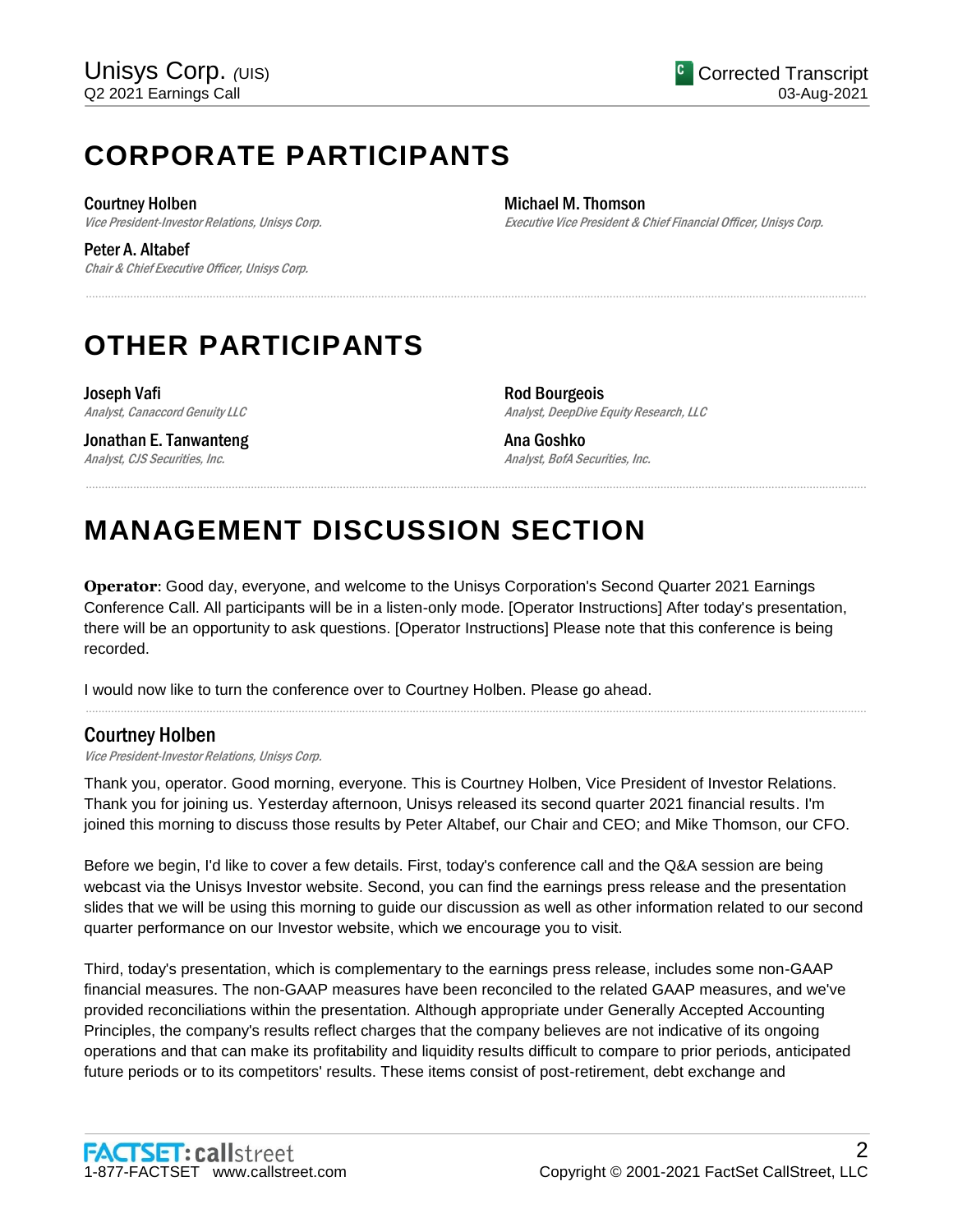extinguishment, and cost reduction and other expense. Management believes each of these items can distort the visibility of trends associated with the company's ongoing performance.

Management also believes that the evaluation of the company's financial performance can be enhanced by use of supplemental presentation of its results that exclude the impact of these items in order to enhance consistency and comparativeness with prior or future period results. The following measures are often provided and utilized by the company's management, analysts, and investors to enhance comparability of year-over-year results, as well as to compare results to other companies in our industry: non-GAAP operating profit, non-GAAP diluted earnings per share, free cash flow and adjusted free cash flow, EBITDA and adjusted EBITDA, and constant currency. For more information regarding these metrics and related adjustments, please see our earnings release and our Form 10-Q.

From time-to-time, Unisys may provide specific guidance or color regarding its expected future financial performance. Such information is effective only on the date given. Unisys generally will not update, reaffirm or otherwise comment on any such information except as Unisys deems necessary and then only in a manner that complies with Regulation FD.

And finally, I'd like to remind you that all forward-looking statements made during this conference call are subject to various risks and uncertainties that could cause the actual results to differ materially from our expectations. These factors are discussed more fully in the earnings release and in the company's SEC filings. Copies of those SEC reports are available from the SEC and along with the other materials I mentioned earlier on the Unisys investor website.

And now, I'd like to turn the call over to Peter.

# Peter A. Altabef

Chair & Chief Executive Officer, Unisys Corp.

Thank you, Courtney, and good morning everyone and thank you for joining us to discuss our second quarter results. We achieved double-digit year-over-year revenue growth and significant year-over-year improvements to profitability and cash flow. We executed against our strategy for sustainable growth and margin expansion that we described during our January investor presentation, which was enabled by our strengthened balance sheet.

......................................................................................................................................................................................................................................................

Progress in the quarter against our key strategic goals included advancing our DWS transformation, broadening our cloud capabilities and expanding our enterprise computing solutions. I would note that Enterprise Computing Solutions, or ECS, is a new name for the segment previously referred to as ClearPath Forward. This is a change to the segment name only, not to the ClearPath Forward product line.

Mike will provide detail on our financial performance and accomplishments, but first, I will give some insight into the business. Starting with Digital Workplace Solutions, or DWS, our goal has been to transform this business to focus on higher growth and higher-margin solutions through broadening our offering portfolio and increasing our focus on experience solutions through a build/partner/buy approach. Our recognized leadership position in the DWS market, supported by our InteliServe platform, world-class delivery capabilities and NPS scores consistently and significantly above IT services averages positions us to achieve these goals. The second quarter continued our work, laying the foundation for a sustainable growth through execution against this strategy, with a focus on maturing and enhancing our solution portfolio.

Speaking of organic developments, we are building out additional solutions to support cloud-native virtual desktop interface within workplace as a service and are hiring new consultative resources to expand our transformation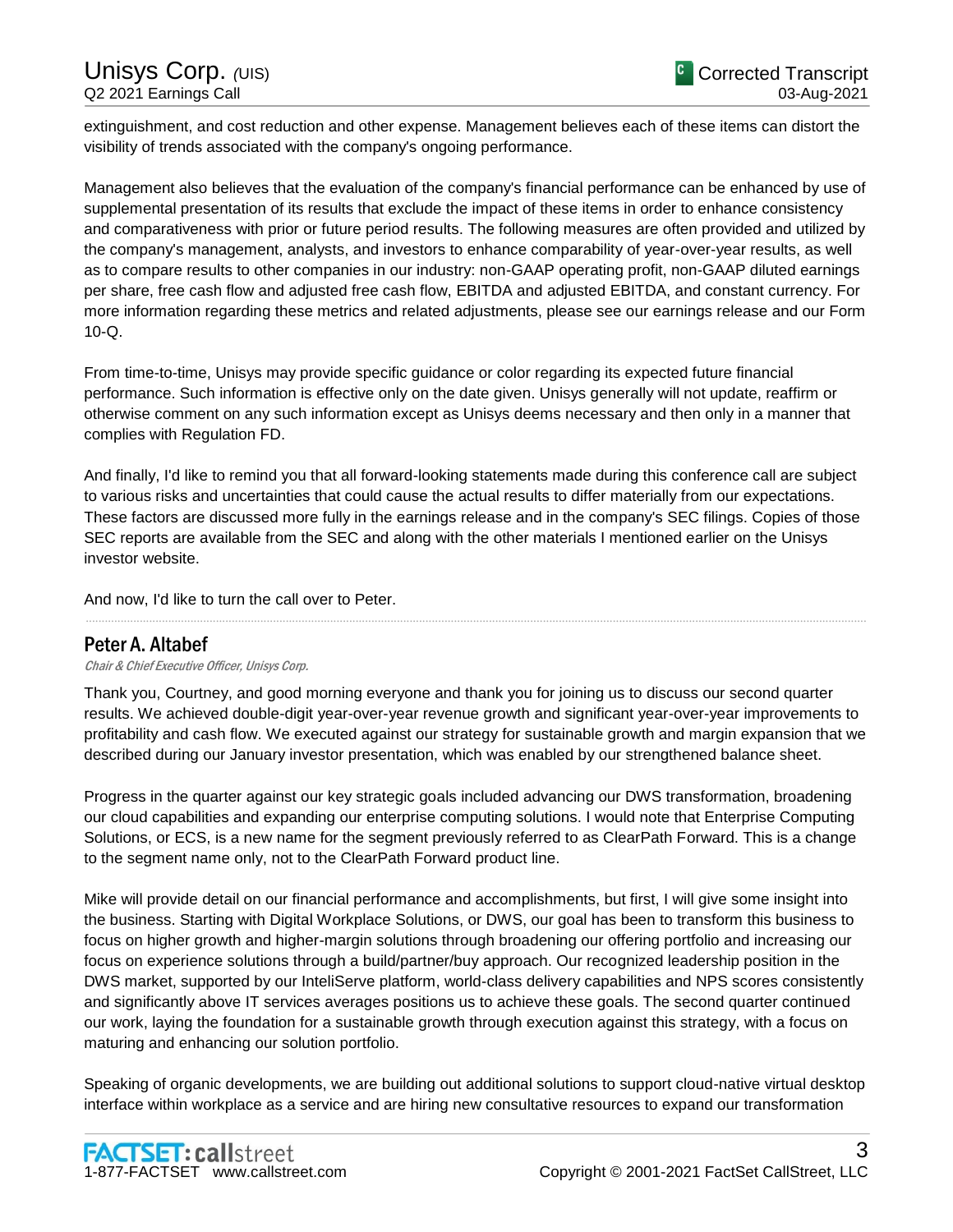services capabilities, all within DWS. We also continue enhancing the automation and artificial intelligence capabilities in our solutions, including completing the migration of all service desk clients to our cloud contact center platform as of April, allowing for increased usage of conversational AI solutions in voice and chat, an expanded deployment of all of our InteliServe automation capabilities for these clients. Automation, as a percentage of service desk ticket volume, increased 500 basis points sequentially and 300 basis points year-overyear in the second quarter.

With respect your partner developments, we enhanced our modern device management capabilities, including by entering into several new partnerships during the quarter. We are already leveraging these new partnerships to create more powerful end-to-end solutions for our clients.

We also acquired Unify Square, a unified communications as a service or UCaaS company, with a focus on seamlessly managing, securing, and optimizing enterprise communications and collaboration, including through partnerships with companies such as Microsoft and Zoom. Unify Square broadens our UCaaS portfolio, which is projected to be one of the fastest-growing portions of the DWS market. The acquisition also enhances our experience solutions and expertise, which improve the productivity of clients' digital workplaces and deliver higher value than our traditional DWS offerings.

Finally, we also see significant cross-selling opportunities as a result of this transaction, especially since the two companies have only one shared significant client. For DWS, during the quarter, one of the largest healthcare providers in the US awarded us a contract under which we will proactively measure and improve user experience. Increased productivity of field services and service desk personnel, decreased service tickets, and enhanced device and software management with real-time data. A key differentiation in our proposal was our holistic approach to device management and proactive experience capabilities.

We also signed a contract with a consortium of US-based energy companies to provide a full range of IT solutions, including digital workplace, applications support, and cloud infrastructure with security oversight and protection.

Moving to the C&I segment, our emphasis is to grow cloud in our targeted markets. We believe our established credentials, CloudForte IP-led platform and embedded security solutions position us to achieve this goal.

During the second quarter, strong revenue growth continued in C&I, with cloud revenues specifically growing 28% year-on-year. In July, we completed a new release of capabilities within the CloudForte platform, with improved automation and standard repeatable approaches to increase speed and reliability of hybrid cloud deployments.

Security is embedded with cloud-capable Stealth and AI-enabled threat protection and detection and faster remediation. The new capabilities also allow for quicker application releases and advanced Kubernetes and container deployments. By focusing on a secure transition to the cloud, we differentiate ourselves with clients, including a number in the US public sector, as well as with third party advisors and industry analysts. In addition to existing partnerships with Microsoft Azure and AWS, we recently announced joining the Google Cloud Partner Advantage Program as a Google Cloud and Google Workspace reseller partner.

With respect to client wins, during the quarter, we expanded monetization and security work at the Georgia Technology Authority and with the Virginia Information Technologies Agency, both highlighting our opportunities for add-on work and our continued success with US state government clients. We also signed a contract with the State of Wisconsin that spans both our C&I and DWS segments to provide a cloud-based contact center solution that will improve the experience of how citizens interact with government.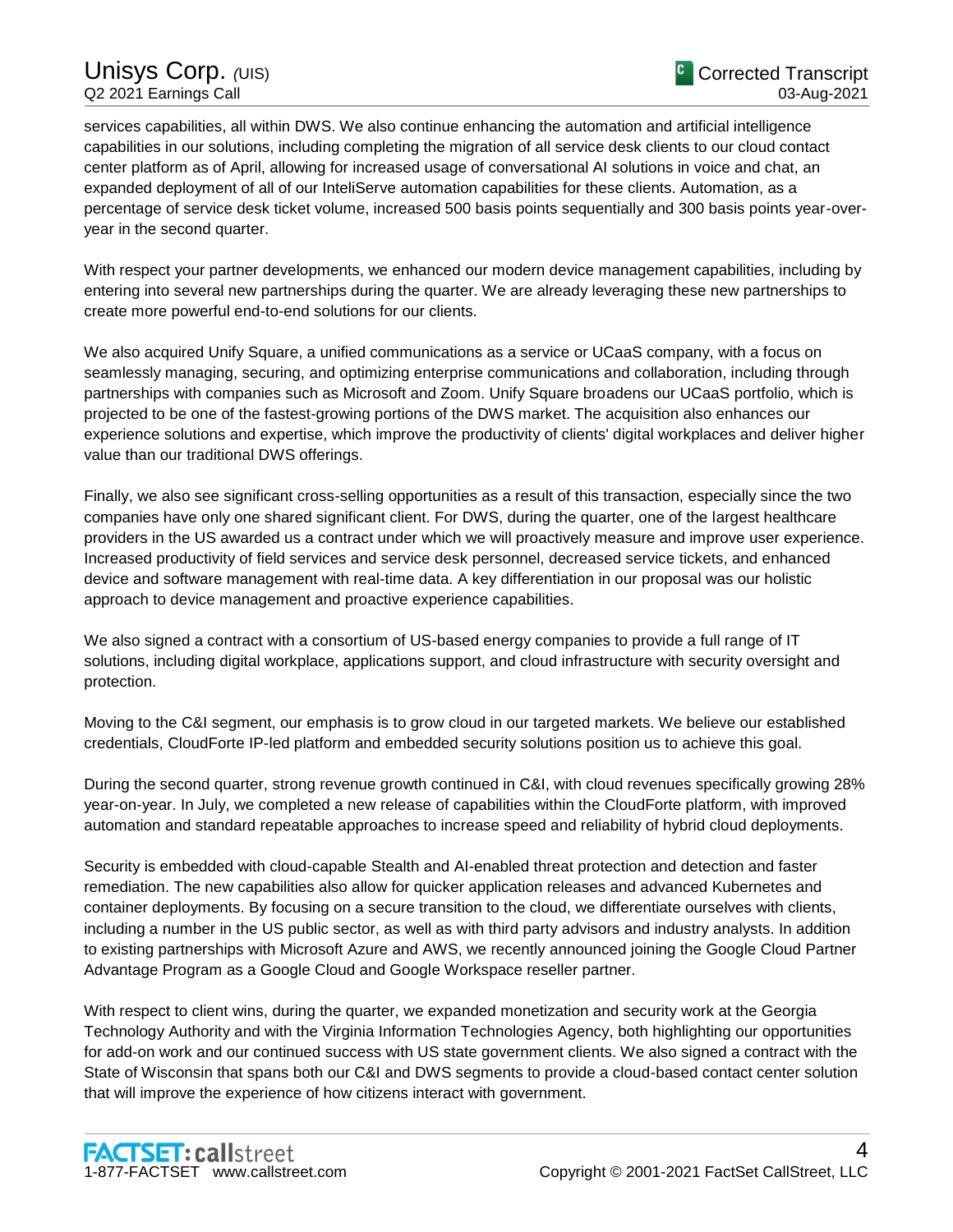Turning to ECS, as I noted, this refers to the segment previously referred to as ClearPath Forward. Our near-term goal for this business has been to grow revenue through expanding and enhancing ECS services, while maintaining the stability of license revenue. We believe there is meaningful opportunity to expand ECS services, given our relatively low penetration, combined with our clients' increasing desire to migrate to cloud and hybrid environments and for a seamless application set that works across these architectures.

Clients also need help managing application workflow creation and orchestration in these environments. We are uniquely positioned to help with all of this given our embedded IP. We recently released a new version of ClearPath Forward with enhanced capabilities and functionality. The new release allows clients to enhance existing ClearPath Forward applications using Python and enhances interoperability with other environments. It is – also uses enhanced security features, including expanded multi-factor authentication and mobile device facial recognition and fingerprint identification.

Our partnership with Microsoft Azure offers another avenue for growth within ECS as clients migrate to ClearPath Forward cloud and hybrid environments. We recently went live with ClearPath Forward for Azure with a public sector client and we are in discussions with a number of additional clients.

We're seeing early stage traction with ECS services expansion, with revenue from these services up 2% yearover-year. License revenue in the quarter was also strong, helped by higher volumes than anticipated, which Mike will discuss later.

We signed a contract with one of the largest financial services institutions in Brazil during the quarter for consulting and application services for their ClearPath Forward and related application environment, including development and modernization relating to the integration of more than 90 systems to support the institution's mortgage processing operations.

Moving to our go-to-market metrics, our efforts across segments resulted in total company TCV being up 50% year-over-year in the second quarter and 24% sequentially. Total company pipeline was up 2% sequentially, though down 3% year-over-year. However, as of the end of July, pipeline was up 8% versus the end of the first quarter this year and 2% versus the end of the second quarter last year.

We continue to be recognized for our market leadership in important areas of the business, including being named a leader for managed security services in Australia, Brazil and the US, and a leader in technical security services in the US, all in ISG's Provider Lens for cybersecurity solutions and services.

In late-July, we launched a new corporate website, which we encourage you to visit. It is faster and more user friendly, giving visitors a richer experience and an easier way to learn about our solutions. We expect the new website to help visitors gain a deeper understanding of the outcomes our capabilities deliver and to lead to additional opportunities for us.

And finally, with respect to workforce management, our workforce management initiatives such as up-skilling, rotations, work from anywhere flexibility and enhanced recruiting efforts have been benefiting us.

Although total company last 12 months' voluntary attrition was 12.9% in the second quarter versus 10.4% in the first quarter, the second quarter level was 210 basis points lower than the prior-year period and 480 basis points lower than the pre-pandemic level in the second quarter of 2019. Our attrition levels have not impacted the ability to meet client demand, in part due to the workforce management initiatives I highlighted.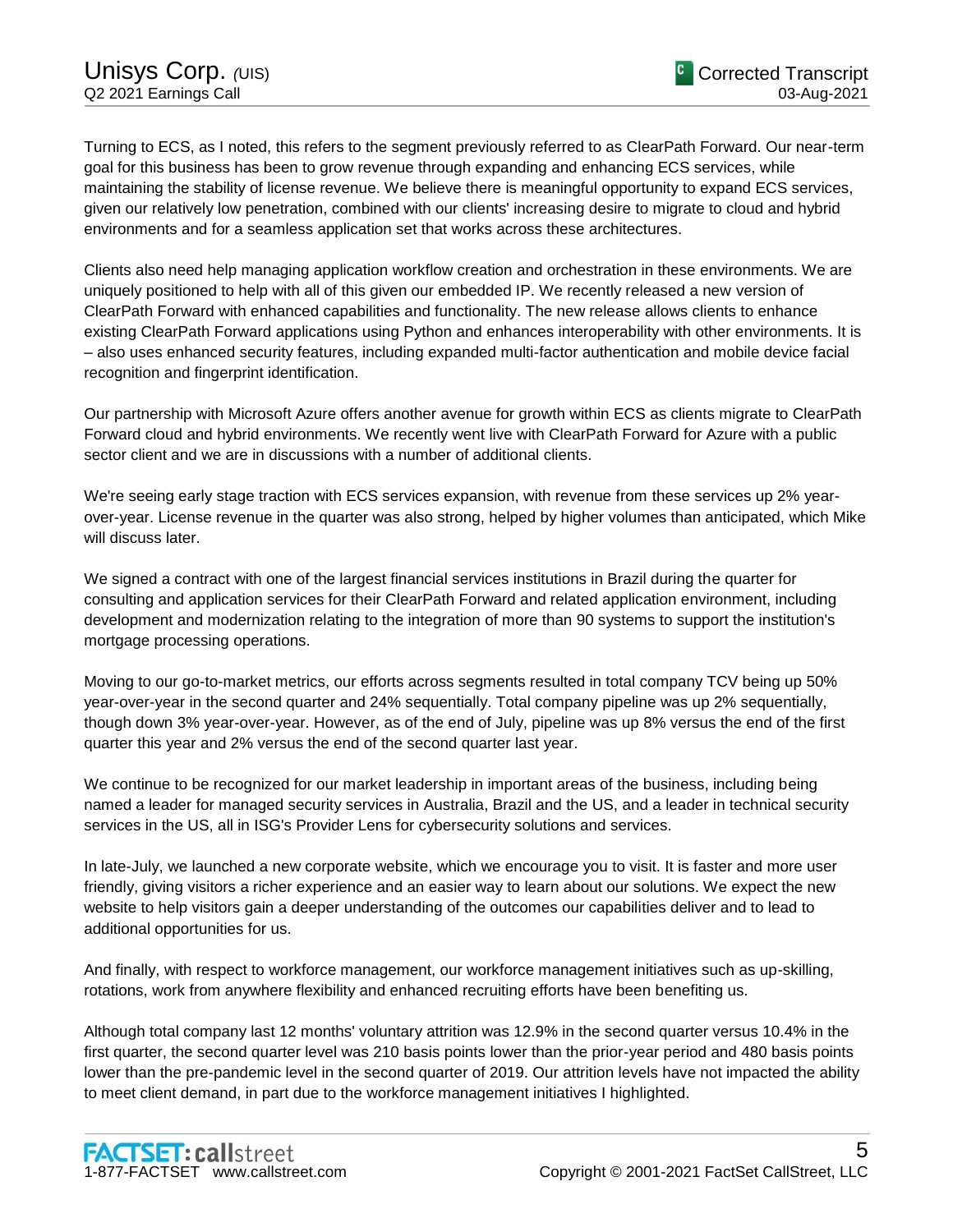Our open positions filled internally increased 13% since year-end 2020. Applicants for open positions increased 30% sequentially. Our time to fill positions decreased 25% since year-end 2020 and referral-based hiring has increased significantly relative to last year.

So, in conclusion, we are energized by the progress we're making toward the goals we laid out at the beginning of this year. I'd like to thank our associates for their continuing efforts. Those efforts not only include with respect to clients, but also include with respect to bringing on friends and others that they know into this company, which shows quite a lot about our existing associates' views of this company.

......................................................................................................................................................................................................................................................

With that, I'll turn the call over to Mike to discuss our financial results. Mike?

# Michael M. Thomson

Executive Vice President & Chief Financial Officer, Unisys Corp.

Thank you, Peter, and good morning, everyone. In my discussion today, I'll refer to both GAAP and non-GAAP results. As a reminder, reconciliations of these metrics are available in our earnings materials.

As Peter highlighted, we made continued progress in the second quarter against many of the key strategic goals that we outlined at our Investor Day earlier in the year, while also achieving strong financial results, including double-digit year-over-year revenue growth and significant year-over-year improvements to profitability and cash flow. Peter covered much of the progress on our strategic goals, so, I'll focus more on the financial accomplishments including the fact that we were free cash flow-positive for the quarter.

Overall, our second quarter results were in line with or slightly ahead of our internal expectations and we met or exceeded consensus estimates on all key metrics. Revenue grew 18% year-over-year and 1% sequentially, supported by revenue growth in each of our segments. DWS revenue grew 10% year-over-year, driven in part by growth in revenue from our new proactive experience solutions and the early results of the new partnerships that Peter mentioned. Additionally, this was the segment and the quarter most impacted by COVID last year, so the post-COVID recovery also contributed to year-over-year revenue improvement.

DWS revenue was also up 4% sequentially. Our emphasis within C&I on cloud work for our targeted sectors is also yielding positive results, demonstrated by revenue growth for the segment up 10% year-over-year and 1% sequentially.

Within C&I, cloud revenue was a key driver of growth, up 28% year-over-year in the quarter. As Peter noted, the segment formerly referred to as ClearPath Forward has been renamed Enterprise Computing

Solutions, or ECS. I would note that ClearPath Forward product name is unchanged, but we'll refer to the license revenue from these and other solutions as ECS license revenue.

ECS segment revenue grew significantly year-over-year, up 40%, and showed a 1% sequential increase. The growth was driven in part by higher license revenue than anticipated based on higher volumes than projected in the quarter. Additionally, ECS services revenue grew 2% year-over-year.

The second quarter represents the strongest year-over-year revenue growth that we anticipate for 2021. As we've previously noted, we expect ECS license revenue to be split 55% and 45% between the first and second half of the year with the third quarter assumed to be the lightest of the year.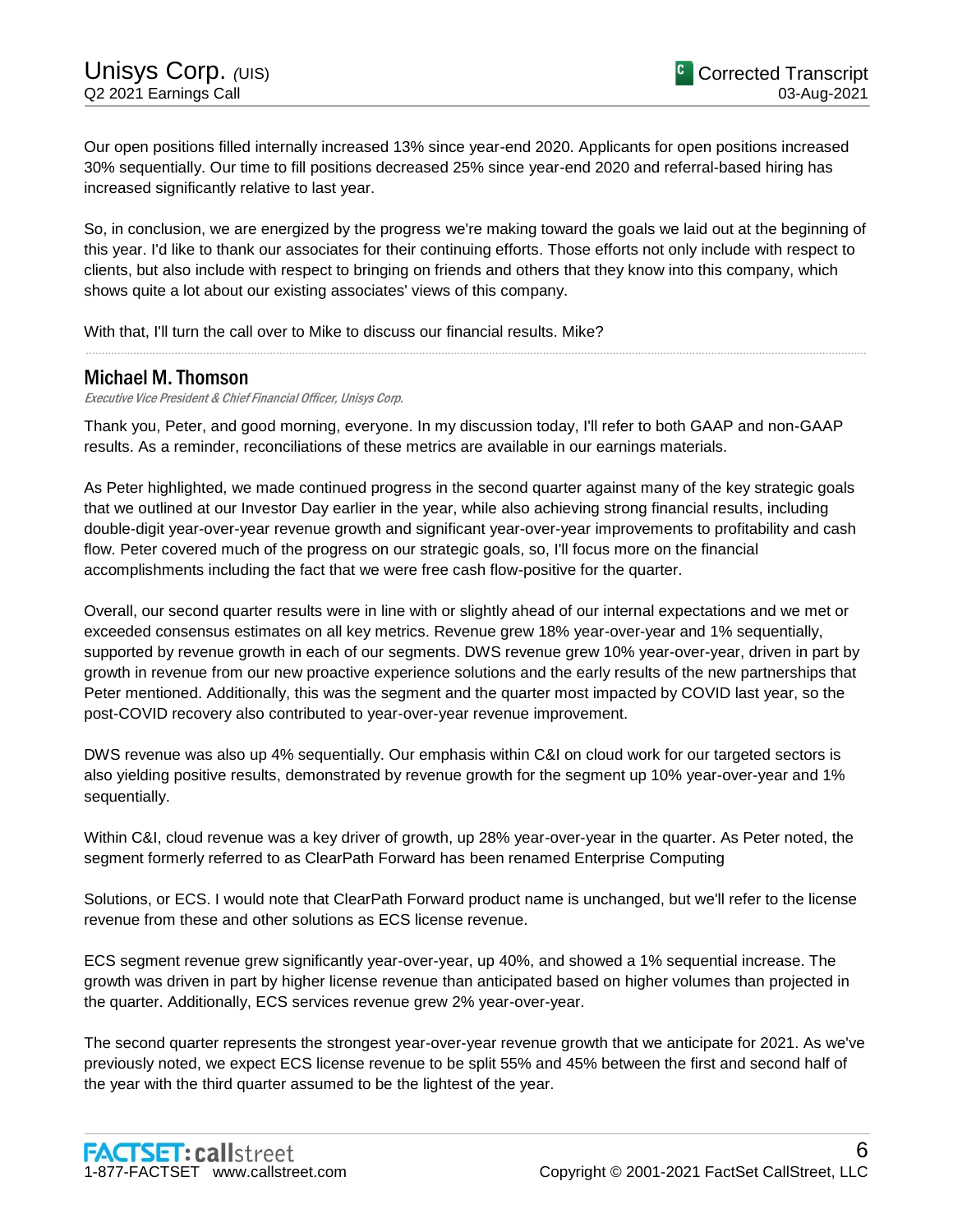As a reminder, the prior year first half, second half split was 40% and 60%, with 40% of the full-year segment revenue coming in the fourth quarter. This year's renewal schedule is much more evenly distributed with significantly less reliance on fourth quarter signings.

Total company backlog was \$3.3 billion as of the end of the second quarter relative to \$3.4 billion as of the end of the prior quarter. Of the \$3.3 billion, we anticipate \$375 million will convert into revenue in the third quarter. The sequential decline in backlog was attributable to a delay in a signing of a large DWS contract that we expected in the second quarter and ultimately was signed in July.

Our plan calls for go-to-market strategic initiatives that Peter highlighted to begin expanding the pipeline and improving our backlog over the coming quarters. As we indicated in January, we expect our year-end backlog to show positive growth year-over-year. The seasonality trends I referenced regarding revenue have been anticipated, and overall, we're on plan for revenue for the full year 2021. As a result, we're reaffirming our full year guidance range of 0% to 2% year-over-year revenue growth.

Moving to profitability, the operating efficiency enhancements that we've undertaking, as well as our shift to higher-value solutions, drove significant year-over-year improvement to non-GAAP operating profit margin in the second quarter. This metric was up 950 basis points year-over-year to 9.7%, supported by year-over-year improvements to gross margin in each of the segments. DWS gross margin increased 840 basis points year-overyear to 15.2%. This was helped by higher margins earned on some of the newer proactive experience solutions and increased automation.

Our operational efficiency improvements, such as reducing our real estate footprint and refining our workforce management strategy, as well as post-COVID revenue recovery, also contributed to margin increases. DWS gross margin was also up 210 basis points sequentially.

C&I gross margin improved 730 basis points year-over-year to 12.5% and was up 280 basis points sequentially, helped by higher cloud revenue and the same real estate and workforce management cost efficiencies that I noted for DWS.

ECS gross margin increased 1,430 basis points year-over-year to 61.3%, helped by flow through of strong ECS license revenue, driven by the renewals and volume increases that I noted earlier against a relatively fixed cost base. ECS gross margin was roughly flat sequentially with both periods over 61%.

As I've noted, our margins were aided by the cost efficiencies and automation that we've been implementing. I've highlighted in previous discussions that pre-reinvestment, we were targeting \$130 million to \$160 million of run rate savings exiting 2021. And as of the end of the second quarter, I'm happy to report that we've completed all the actions necessary to achieve this target and our expected run rate savings exiting 2021 is at the high end of that range. Approximately \$35 million of the annualized actual savings was included in the second quarter results and we believe the full amount of savings will be realized by the end of next year.

As Peter noted, our workforce management initiatives have been very effective and helped drive the total cost of labor as a percent of revenue to continue to decline. The metric was down 80 basis points sequentially in the quarter even factoring in retention-focused salary increases that we implemented during the period.

During the second quarter, we also successfully achieved our goal of removing \$1.2 billion in gross pension liabilities from the balance sheet. In conjunction with the final actions to achieve this, we recognized a non-cash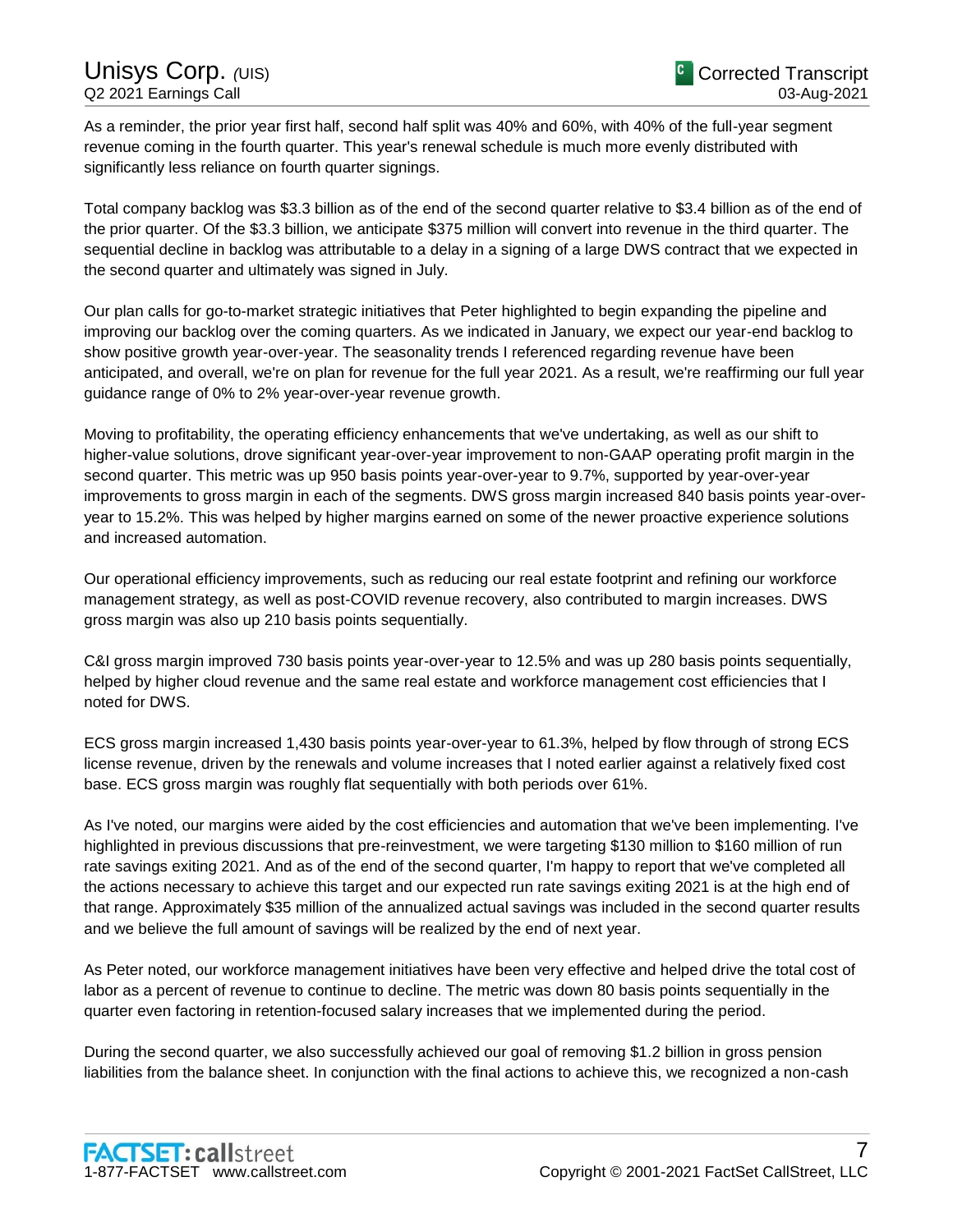settlement charges of approximately \$211 million or \$0.0237 (sic) [\$2.37] (00:23:02) per diluted share, which was the only reason that our net loss from continuing operations was \$140.8 million or \$2.10 per diluted share.

The improvements to non-GAAP operating profit also flowed through to adjusted EBITDA, which increased 125% year-over-year to \$94.4 million. Adjusted EBITDA margin increased 860 basis points year-over-year to 18.2% and non-GAAP diluted EPS increased significantly to \$0.68 from a loss of \$0.15 in the prior-year period.

CapEx for the second quarter was \$23 million, down 35% year-over-year, reflecting the continuation of our capital-light strategy and our focus on integrating best-of-breed solutions to enhance our client offerings and help optimize software development costs.

The margin expansion and CapEx reductions also contributed to significant year-over-year improvements in cash flow, resulting in us being free cash flow and adjusted free cash flow positive for the quarter. Cash from operations improved \$56 million year-over-year and was positive at \$42 million. Free cash flow improved \$69 million year-over-year to a positive \$19 million, and adjusted free cash flow improved \$92 million to a positive \$55 million. These metrics were all up significantly on a sequential basis relative to negative cash flow for each metric during the first quarter.

As we look at the rest of the year, we're projecting our third quarter non-GAAP operating profit margin to be roughly in line with the prior-year period. Fourth quarter non-GAAP operating profit margin is anticipated to be the strongest of the year, though lower year-over-year in part due to the ECS license renewal timing I mentioned earlier.

As with revenue, the seasonality trends in profitability were expected, and we're on plan overall for the year with respect to non-GAAP operating profit margin and adjusted EBITDA margin. As a result and in addition to affirming revenue guidance, we're also reaffirming our guidance ranges for these two metrics at 9% to 10% and 17.25% to 18.25%, respectively. We're also forecasting our CapEx spend for the year to be lower than initially anticipated and now is expected to be approximately \$115 million.

Other full-year cash flow expectations are the following: we anticipate cash taxes to be approximately \$45 million to \$55 million. And we expect restructuring payments to be approximately \$65 million to \$70 million. Additionally, as we noted in January, working capital is currently at a run rate use of approximately \$20 million to \$30 million, which we still believe will improve over time. As a result of all of this, we are projecting to be free cash flow positive for the full-year 2021.

To wrap up, I'd like to echo Peter's enthusiasm about the progress we're making in just two quarters into our refresh strategy, which we've been able to implement as a result of our improved balance sheet. We're appreciative of the hard work that our associates have been putting in to help drive this transformation. And we look forward to continual successful execution over the remainder of the year.

With that, I'd like to turn the call back over to the operator to open up for questions. Operator?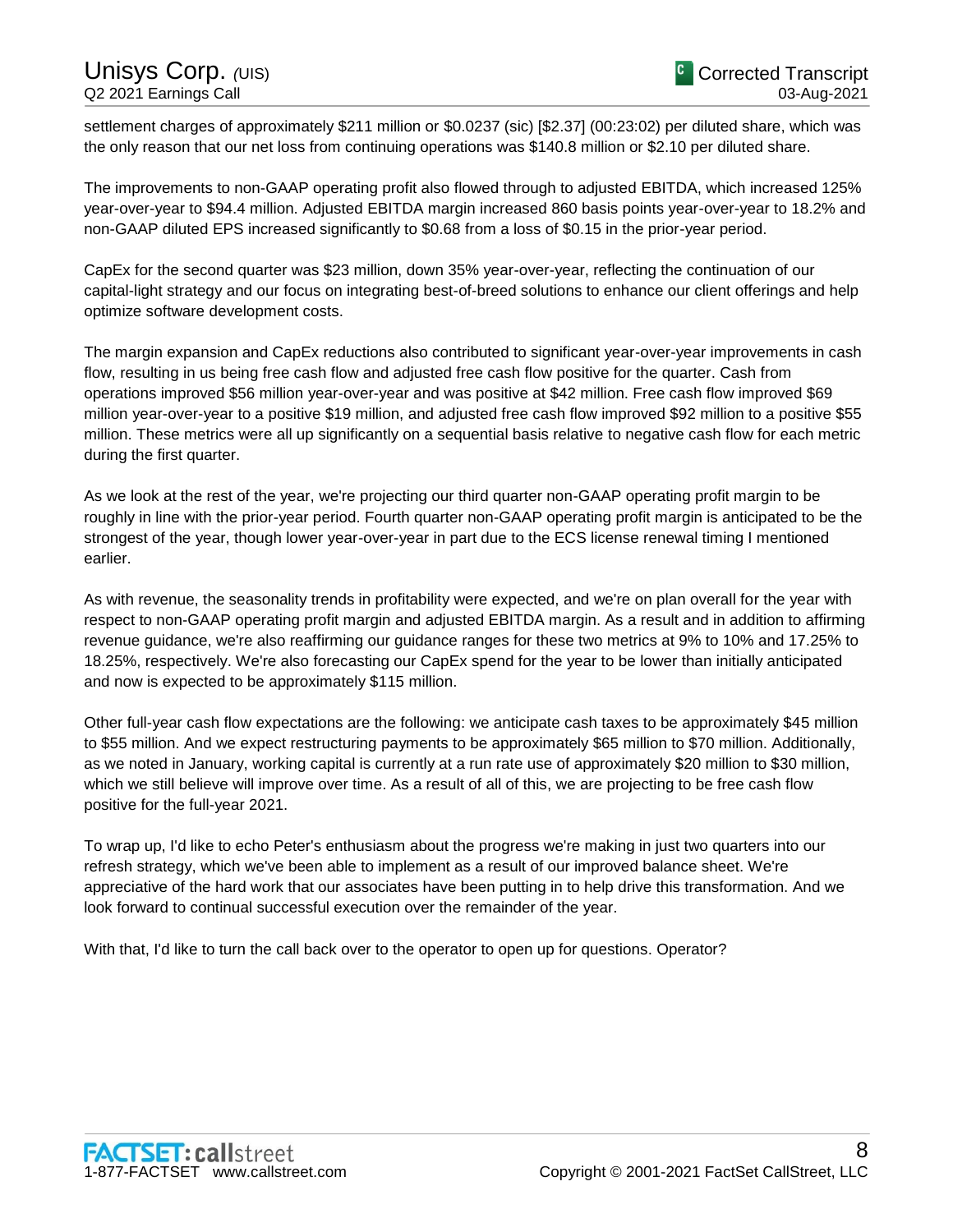# **QUESTION AND ANSWER SECTION**

**Operator**: Thank you. We will now begin the question-and-answer session. [Operator Instructions] Our first question today will come from Joseph Vafi with Canaccord. Please go ahead.

# Joseph Vafi

**Joseph Vafi**<br>Analyst, Canaccord Genuity LLC

Good morning and great results here. Really kind of a breakout quarter, I think, for Unisys. So, at a high level, I thought maybe we could discuss – sounds like there was a lot of good strong new deal activity. If you could maybe parse what that maybe kind of as a result of post-COVID reopening versus maturity in the product set. And then I have a couple follow-ups. Thanks.

......................................................................................................................................................................................................................................................

......................................................................................................................................................................................................................................................

**Peter A. Altabef**<br>Chair & Chief Executive Officer, Unisys Corp. **Peter A. Altabef Chair & Chief Executive Officer, Unisys Corp.**  $\mathcal{A}$ 

Yeah, Joe. This is Peter. Thanks very much for being on the call and for the question. When we laid out our plan in early January to the investor group, including you, and thank you for attending that, we really laid out the year in kind of two sections. We knew that we had just reorganized the company on January 1 effectively. We also knew that as part of that, we were bringing in a number of executives that would help us in specific business units and in fact lead several of the business units actually. And so, that all took place.

With that change, we thought that the momentum around new sales and new opportunities would really begin to pick up in the third and the fourth quarter. And so, what you're seeing in terms of the pipeline beginning to grow in July, what you're seeing in terms of the TCV beginning to grow in the second quarter is really kind of momentum going into the back half of the year.

Now, we've already had strong momentum in terms of our cloud business. And you could see, once again, the cloud portion of Cloud and Infrastructure grew 28% in the quarter for us year-over-year, which we think is a very strong number for us. But importantly, we think that Digital Workplace Services business is going to get increasing momentum in the second half of this year and going forward in next year and the year after. So, I think what you're seeing is we're being invited to more deals to larger deals. The strategy, the capabilities we've laid out in DWS are being appreciated in the marketplace with third-party advisors, as I mentioned, and also with existing clients and with prospective clients.

So, we're really kind of getting momentum for the second half and for next year with respect to sales. As you know, it will take a while for sales to translate into revenue, but that's always been our plan. And that's what we laid out in January.

......................................................................................................................................................................................................................................................

# Michael M. Thomson

Executive Vice President & Chief Financial Officer, Unisys Corp.

Yeah, Joe. And if I could just add one element to that, as I noted in my remarks as well, a very significant new logo DWS client was signed in July, right? So, we talked about the backlog slightly down sequentially, but again, we were expecting to sign that particular contract. But it's a great proof point to the momentum that Peter was talking about, and a pretty big significant new logo from our perspective that we're really excited about.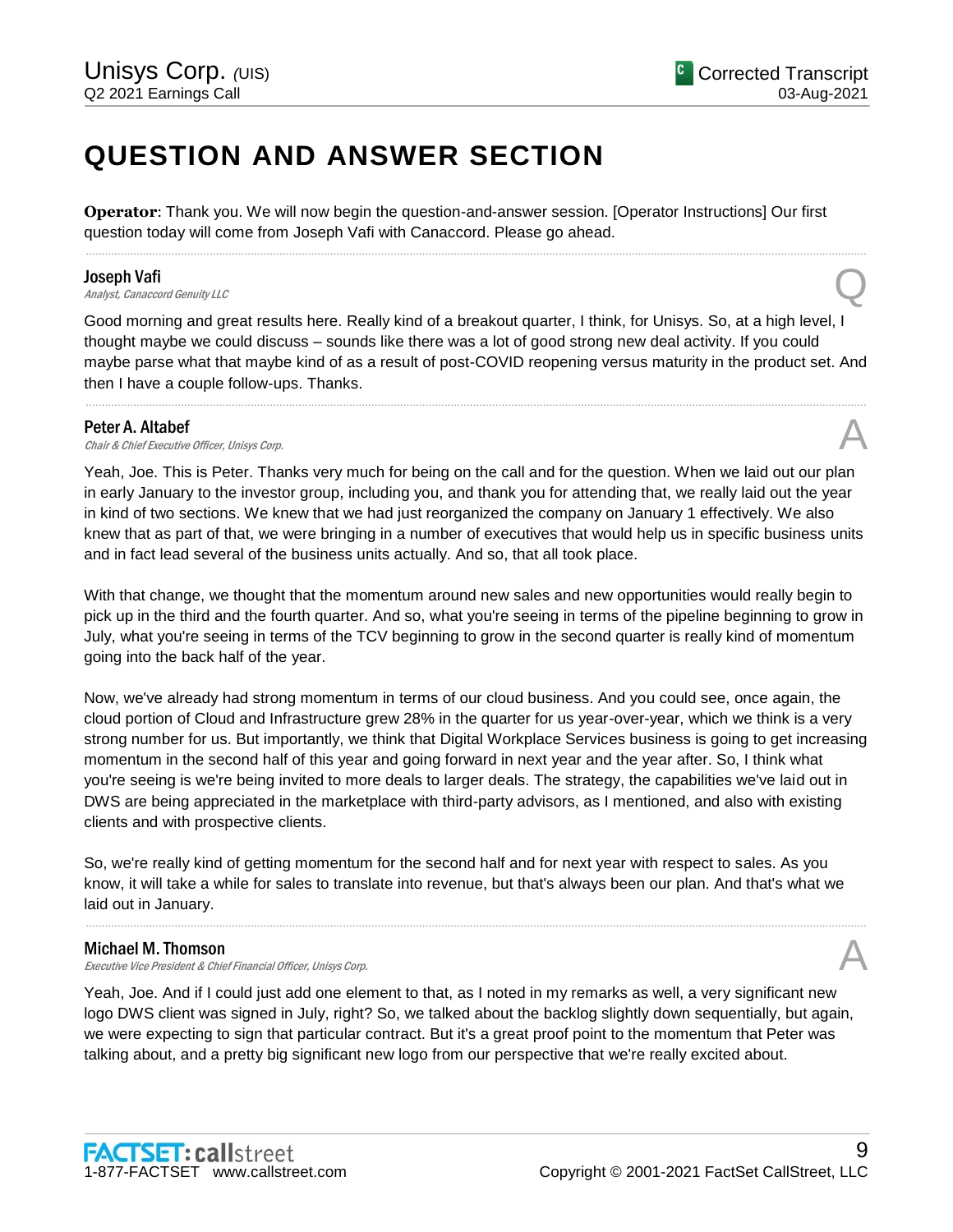So, as we talked about last quarter, we were spending a lot of Q2 with our go-to-market messaging. And again, to reiterate Peter's point around the dialogues that we've had with industry analysts and the like, in regard to that goto-market messaging, it really seems to be resonating from our perspective, and we're seeing that sequential increase in the pipeline as well.

......................................................................................................................................................................................................................................................

# Joseph Vafi

**Joseph Vafi**<br>Analyst, Canaccord Genuity LLC

That's great. And then one on C&I, I know you mentioned a couple times the 28% growth in the cloud piece. Clearly, if that kind of pace continues for a while, it's going to accelerate the whole segment. I was wondering how big potentially that piece of C&I is now just to get a feel for as cloud continues a strong uptake, what it could mean for the overall segment acceleration.

......................................................................................................................................................................................................................................................

# Peter A. Altabef

**Peter A. Altabef**  $\bigwedge$  *Chair & Chief Executive Officer, Unisys Corp.* 

Yeah. So Joe, and just correct me if I'm wrong, Mike, but I think that piece is 31% (sic) [36%] of total C&I revenue at this point. Is that right? ......................................................................................................................................................................................................................................................

......................................................................................................................................................................................................................................................

......................................................................................................................................................................................................................................................

# Michael M. Thomson

Executive Vice President & Chief Financial Officer, Unisys Corp.

That's correct, Peter.

# Peter A. Altabef

**Peter A. Altabef**  $\bigwedge$  *Chair & Chief Executive Officer, Unisys Corp.* 

Yeah.

# Joseph Vafi

**Joseph Vafi**<br>Analyst, Canaccord Genuity LLC

Got it. And then just one final one on your enterprise computing segment, it's clearly strong. And it seems like you've had more pull forward on renewals than delays in renewals over the last couple of years. Wondering if you could kind of just give us a feel in this segment what – it was really strong clearly, probably a lot of that was renewals, but ex-renewals, how much was there kind of just kind of poor growth excluding the ClearPath renewals and other pieces of enterprise computing? Thanks a lot, and great result.

......................................................................................................................................................................................................................................................

# Peter A. Altabef

**Peter A. Altabef Chair & Chief Executive Officer, Unisys Corp.**  $\mathcal{A}$ 

Yeah. So, thank you, Joe. So, let me take the beginning of that, Mike, if you take the end of that. And so, again, as we put the performance of ECS in the context of what we were expecting and what we received, the expectation continues to be during the course of the year and for the next couple of years that the growth we're going to see out of ECS will be largely from the services side of that ledger, with the licensing side predominantly renewals. That's – if you noted in my remarks, I said that's the near-term plan. I think that with the changes we've had with the ECS team, with some leadership really reviewing the art of the possible in ECS in the mid to longer term, we're looking at what are the opportunities we have to grow whether it's a SaaS pricing or a straight licensing, more of the technology piece of that business. We don't see that in the near term, and it's still under development for the mid to long term. So, that – so more to come on that. Still very much a work in progress.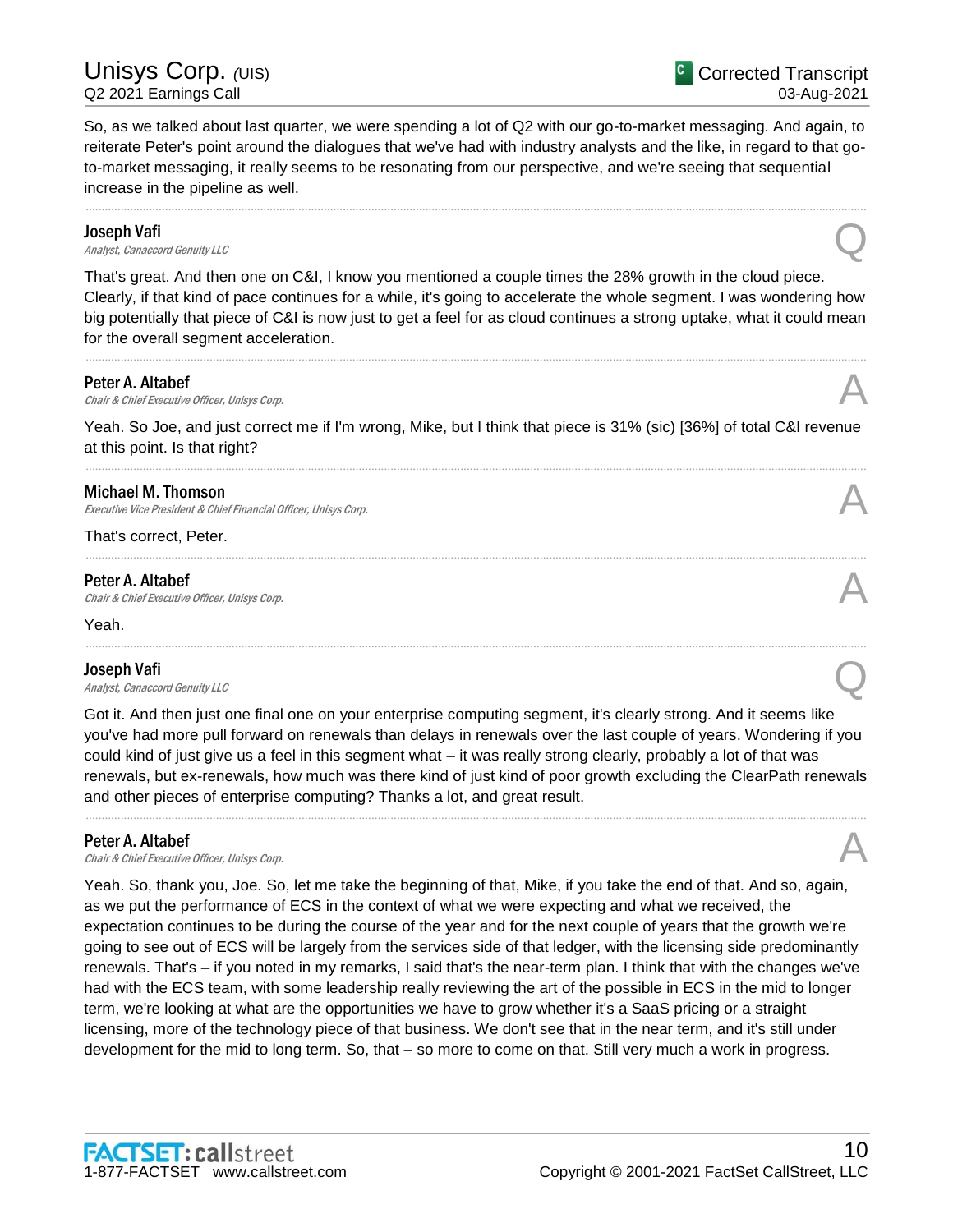We do expect the momentum we saw in the quarter, which was a 2% increase in services, to increase over time. And as I said, in the near term, that's where we expect the majority of the increases to come from. Mike? ......................................................................................................................................................................................................................................................

# Michael M. Thomson

Executive Vice President & Chief Financial Officer, Unisys Corp.

Yeah. Look, I certainly would echo that. That's part of the strategy here. I think we mentioned in Investor Day, Joe, that we only had about 13% penetration on the services side of the coin. So, we do see some real upside and potential in regards to that continued services growth.

As you know, the renewal schedule is lumpy, right? And last year was really very heavy in the fourth quarter, not necessarily that they were delayed or accelerated, it's just that's when the renewal schedules kind of indicated that those contracts would be signed. In this case, the second quarter was a strong renewal schedule quarter from our perspective. We've got good line of sight into that. So, we obviously know when those things are going to anticipate.

And the lumpiness is really whether something slips a week or a month or gets accelerated a week or a month and how that impacts any given quarter. But overall, our retention rate on those clients is at 95-plus-percent and we're really happy with that. We've done a lot of work, as you know, to get that particular license cloud enabled, and we think that that's going to drive additional volume as well. So, right on plan as we've expected to be, and as Peter noted, really focused on the services side of that segment for growth.

| Joseph Vafi<br>Analyst, Canaccord Genuity LLC                                                 |  |
|-----------------------------------------------------------------------------------------------|--|
| That's great. Thanks, guys. Terrific.                                                         |  |
| Peter A. Altabef<br>Chair & Chief Executive Officer, Unisys Corp.                             |  |
| Thank you, Joe.                                                                               |  |
| <b>Michael M. Thomson</b><br>Executive Vice President & Chief Financial Officer, Unisys Corp. |  |
| [audio gap] (00:35:02) Joe.                                                                   |  |
|                                                                                               |  |

**Operator**: And our next question will come from Jon Tanwanteng with CJS Securities. Please go ahead.

# Jonathan E. Tanwanteng **Jonathan E. Tanwanteng**<br>Analyst, CJS Securities, Inc. Q

Hey. Good morning, guys. Very nice quarter. My first one, just on the DWS contract that pushed out into Q3, can you disclose how big that was? ......................................................................................................................................................................................................................................................

......................................................................................................................................................................................................................................................

# Peter A. Altabef

**Peter A. Altabef Chair & Chief Executive Officer, Unisys Corp.**  $\mathcal{A}$ 

We don't disclose the general size of those contracts. I'll say it was above \$50 million and below \$100 million in TCV.

......................................................................................................................................................................................................................................................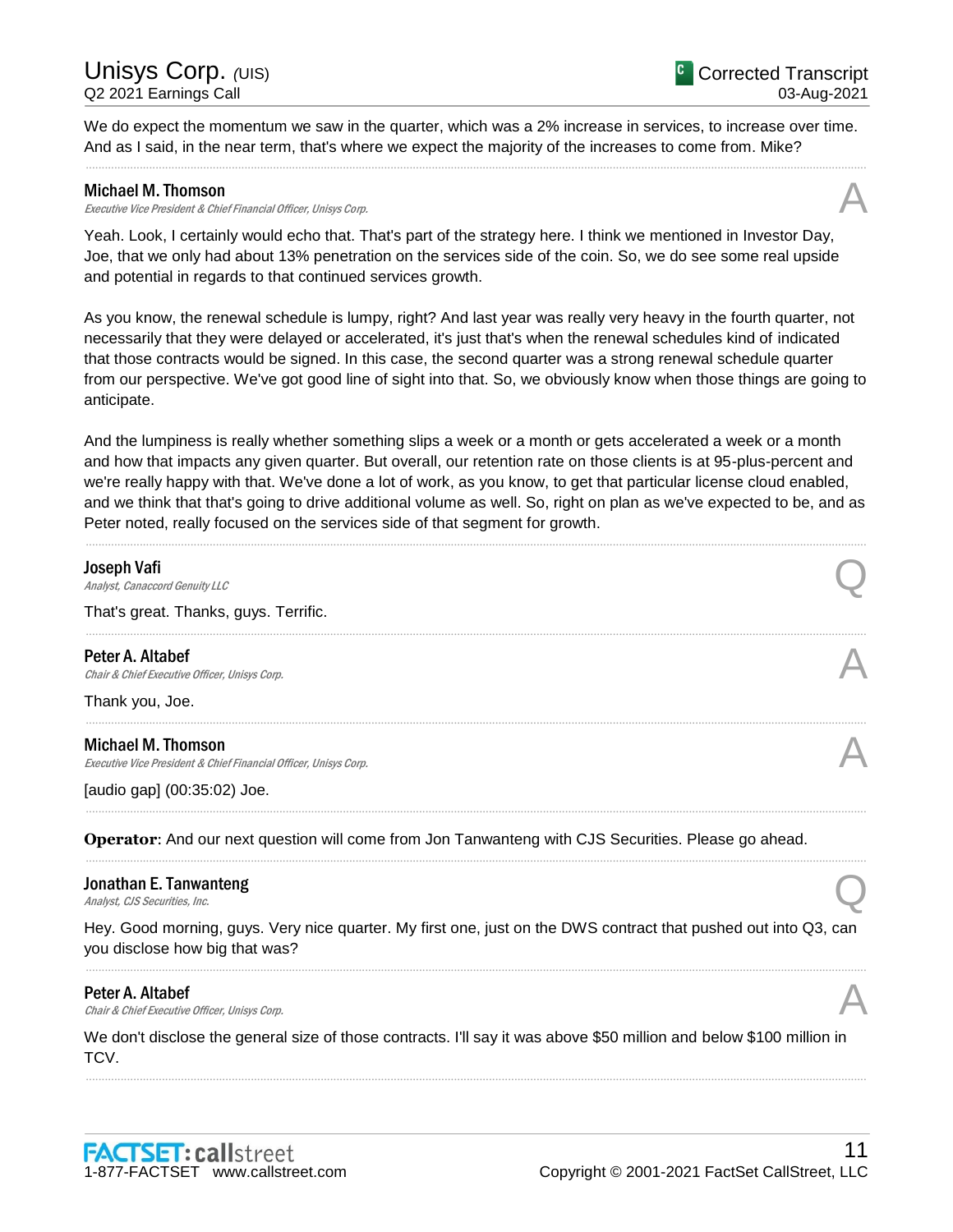# Jonathan E. Tanwanteng **Jonathan E. Tanwanteng**<br>Analyst, CJS Securities, Inc. Q

Okay. Fair enough. And just to clarify, on the ClearPath services, where you saw the growth, was that from new customers or is that existing customers that have expanded their agreements with you?

......................................................................................................................................................................................................................................................

| Michael M. Thomson<br>Executive Vice President & Chief Financial Officer, Unisys Corp.        |  |
|-----------------------------------------------------------------------------------------------|--|
| Yeah. That's the existing, Jon, I mean                                                        |  |
| Peter A. Altabef<br>Chair & Chief Executive Officer, Unisys Corp.                             |  |
| So, I                                                                                         |  |
| <b>Michael M. Thomson</b><br>Executive Vice President & Chief Financial Officer, Unisys Corp. |  |
| I'm sorry, Peter.                                                                             |  |
| Peter A. Altabef<br>Chair & Chief Executive Officer, Unisys Corp.                             |  |
| No, go ahead.                                                                                 |  |
| <b>Michael M. Thomson</b><br>Executive Vice President & Chief Financial Officer, Unisys Corp. |  |

I was going to say, Jon, our focus in the services are largely based on our existing client base. And that's where we have an opportunity for penetration. And that's where we think we've got, obviously, long-standing client relationships, where we're on average just under 20 years relationships with those particular clients. And that's our primary target market for that services growth.

......................................................................................................................................................................................................................................................

# Jonathan E. Tanwanteng **Jonathan E. Tanwanteng**<br>Analyst, CJS Securities, Inc. Q

Okay. Got it. About a month ago, one of your large competitors had signaled weaknesses in one of its segments. I was wondering is that something that has any read through to you, either negative or positive. It seems like you're on track [ph] into internal (00:36:30) expectations. So, I'm wondering if there's any correlation or impact on your business at all?

......................................................................................................................................................................................................................................................

# Peter A. Altabef

**Peter A. Altabef Chair & Chief Executive Officer, Unisys Corp.**  $\mathcal{A}$ 

Yeah. No, Jon. I don't see a direct correlation. Again, we are – we like it when our industry does well. And so, we don't celebrate when any of our competitors has a bad quarter or misses any of its numbers because we think the health of the industry is good for us. I will tell you that – and you know from our strategy in January that we've reiterated on these quarterly calls, it is our focus to really double down in some of the areas that not all of our competitors are focusing on or that our competitors are focusing less on than they did in the past.

So, we have a whole segment on Digital Workplace Services. And that's a very significant part of our company. DWS is now 28% of [ph] our revenue (00:37:33), we expect that to increase over time.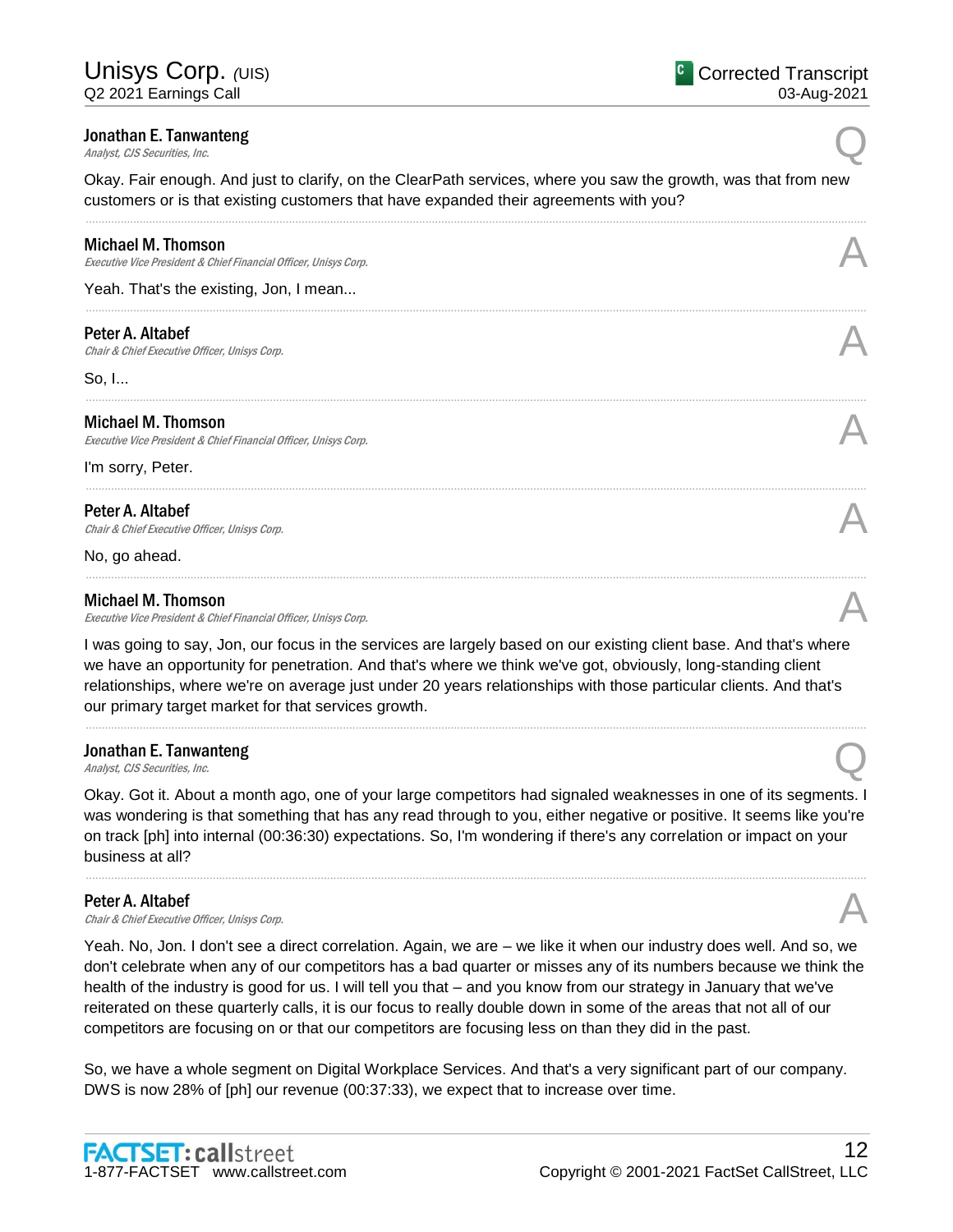In the cloud and infrastructure space, we are really doubling down on the public sector of cloud. So, I think over time, you might see us making advances in our areas of focus that are greater than increases in market growth. And it is certainly our intent in those areas of focus to grow faster than market and effectively take market share away. So, that's our plan.

......................................................................................................................................................................................................................................................

# Jonathan E. Tanwanteng **Jonathan E. Tanwanteng**<br>Analyst, CJS Securities, Inc. Q

Okay. Great. And thank you for that. Last one for me, I appreciate the color on the operating margin by quarter going ahead. I was wondering, though, if you could – if it was possible for second half operating margins on an adjusted basis to be greater than the first half, even with ECS being a little bit heavier in the first quarter – in the first half, excuse me.

......................................................................................................................................................................................................................................................

# Michael M. Thomson

Executive Vice President & Chief Financial Officer, Unisys Corp.

Yeah. Peter, I'll take that if that's okay. Jon, I think really a tough compare especially as I mentioned we had 40% of ECS license revenue for the full year coming in the fourth quarter, and that's at 60% margins. So, that's a really tough item to deal with. But as I also mentioned, we'll see the benefit of the continued execution against the savings initiatives that we've put in place. We saw about \$35 million of that come through in the quarter, and we'll continue to see that compounding through the rest of the year. So, again, I think we'll be right on plan in regards to that, hence, the reaffirmation of that guidance and I think that's a pretty consistent view from us.

......................................................................................................................................................................................................................................................

......................................................................................................................................................................................................................................................

......................................................................................................................................................................................................................................................

......................................................................................................................................................................................................................................................

......................................................................................................................................................................................................................................................

# Jonathan E. Tanwanteng **Jonathan E. Tanwanteng**<br>Analyst, CJS Securities, Inc. Q

Okay. Great, thanks, and great quarter again, guys.

Peter A. Altabef **Peter A. Altabef**  $\bigwedge$  *Chair & Chief Executive Officer, Unisys Corp.* 

Thank you, Jon.

# Michael M. Thomson

Executive Vice President & Chief Financial Officer, Unisys Corp.

Thank you, Jon.

**Operator**: And our next question will come from Rod Bourgeois with DeepDive Equity Research. Please go ahead.

# Rod Bourgeois

Rod Bourgeois<br>Analyst, DeepDive Equity Research, LLC

Great. Hey, I want to talk about the workforce management. Given all of the supply challenges occurring in the industry, it was good to hear your metrics and your progress on the workforce front. So, I wanted to ask if you can talk a bit more about the investments and the leadership that you're applying to the workforce management, and if you have an outlook for where metrics like attrition will be going in the next several months given some of the supply and talent crunch that's happening around the industry. Thanks.

......................................................................................................................................................................................................................................................

Peter A. Altabef **Peter A. Altabef Chair & Chief Executive Officer, Unisys Corp.**  $\mathcal{A}$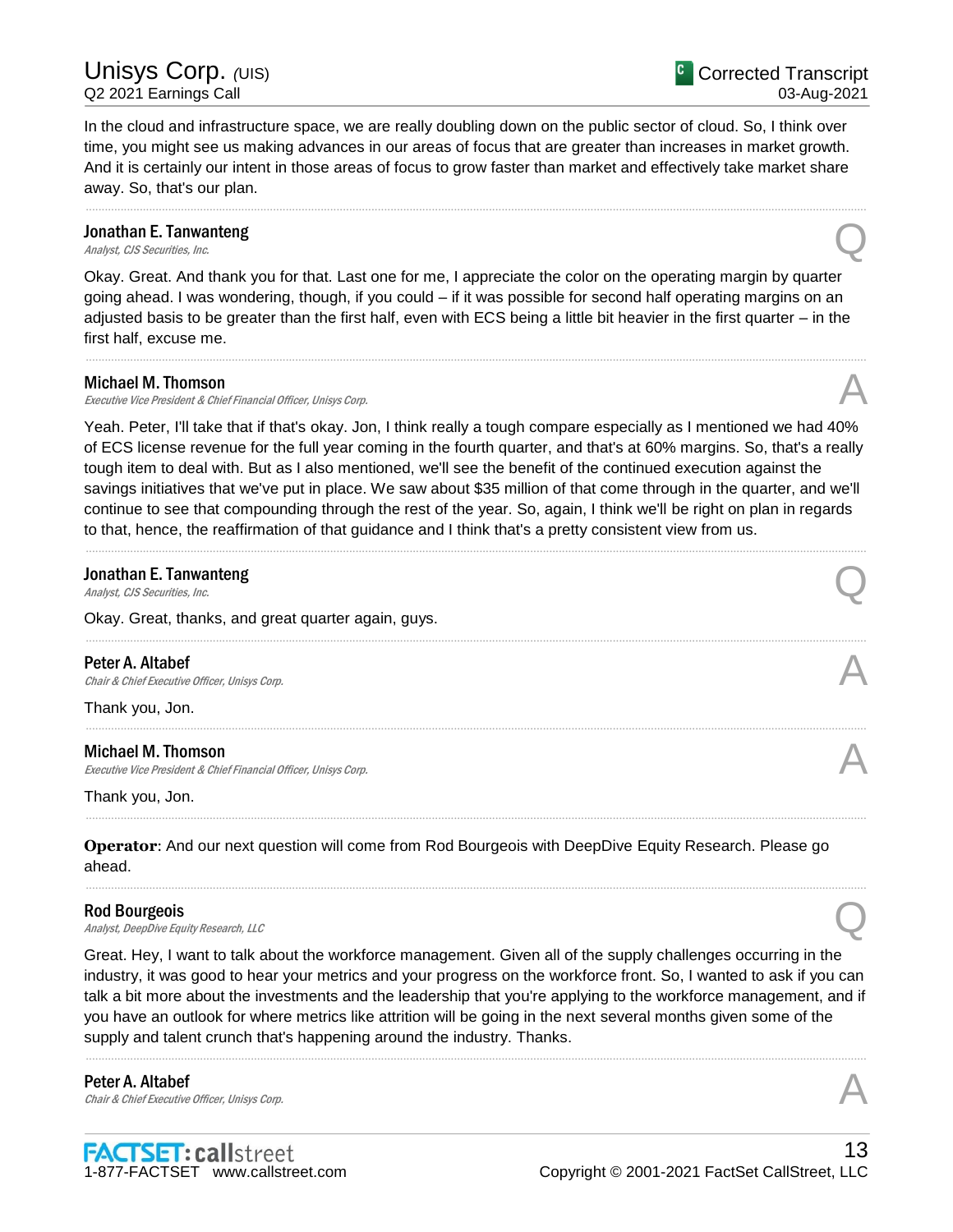Yeah. Rod, this is Peter. I'll probably start on that, and thanks for the question. I think it's fair to say workforce management is taking up a very significant part of our leadership's attention from our President and COO, Eric Hutto, to Katie Ebrahimi, our Chief HR Officer, really up and down the entire leadership chain. And what I mean in leadership, I mean, everyone who manages more than three people, because this is all about how do we attract and how do we retain folks.

Some of the data that I gave on my remarks and I'll repeat and elaborate on some of it. Our last 12 months of voluntary attrition for the quarter was at 12.9%. That was an increase from 10.4% for the last 12 months for the quarter before. But that's somewhat seasonal. You pay bonuses in the first quarter and you historically have a higher second quarter of attrition. So, that's not related to COVID, and it's not necessarily related to the – what is called in the industry the war on talent. That 12.9% number for us is lower than the level it has been in either 2020 or much lower than 2019, which was the pre-pandemic number.

So, the bottom line is we think we are managing to the slightly higher sequentially numbers but it's not – it's – we don't expect this to be an easy ride. We expect to have to do more and more to retain and attract talent. And that's actually the right long-term mechanics for the company. We think it's the right long-term mechanics for the industry. I mean, IT services as an industry is expected to have, I think, 4.3 million unfilled vacancies by 2030. So, while some of the current focus might be, oh, people are moving around more and there's an increase in demand because of COVID, that's not the big driver long term. Big driver long term 2030 is this is a growth market. We expect to be a growth company. Our competitors expect to be growth companies.

And although we expect what we call non-linear growth, which is we don't expect to be hiring people in the same proportion as revenue going up, we are still very, very dependent on bringing in great people. So, whether that is a focus on DEI issues, whether that's a focus on ESG issues, whether our people care about, whether it's about career development, which we are massively increasing our view to let associates understand what kind of careers they can expect, what they have to do from a training and certification standpoint to make their careers actually happen, making sure they've got an understanding of where they are and where we believe, as a leadership team, their development is.

This is really an all hands on deck focus to create a people environment that is attractive and that people want to work for. So far, I think we have been successful with the focus on so far, but this is going to be an effort every single day. And I think it's going to be an effort for the entire industry every single day. I'm just glad the wake-up call occurred now and not in 2030, by the time we have 4 million unfilled jobs.

......................................................................................................................................................................................................................................................

Rod Bourgeois<br>Analyst, DeepDive Equity Research, LLC Rod Bourgeois<br>Analyst, DeepDive Equity Research, LLC

Great. Thanks. Thank you. And you're clearly making progress in your three major focus markets. At the same time, you have the sub-segments of public APAC and Latin America, where your growth right now is relatively weak. So, I wanted to ask if you're positioning for an improved growth in those segments and what the opportunity set is there to get the growth in those areas up to par.

......................................................................................................................................................................................................................................................

# Peter A. Altabef

**Peter A. Altabef Chair & Chief Executive Officer, Unisys Corp.**  $\mathcal{A}$ 

Yes. So, let's just take those geographies one at a time. US and Canada is clearly the strongest geography we have, I would say, for the year. You had a stronger growth in EMEA this quarter, but that was largely because of ECS wins. I think we're making great progress in US and Canada. That has been, if you will, almost a test bed for some of our new solutions and we think that test bed is working out well. We also have, as you know, a really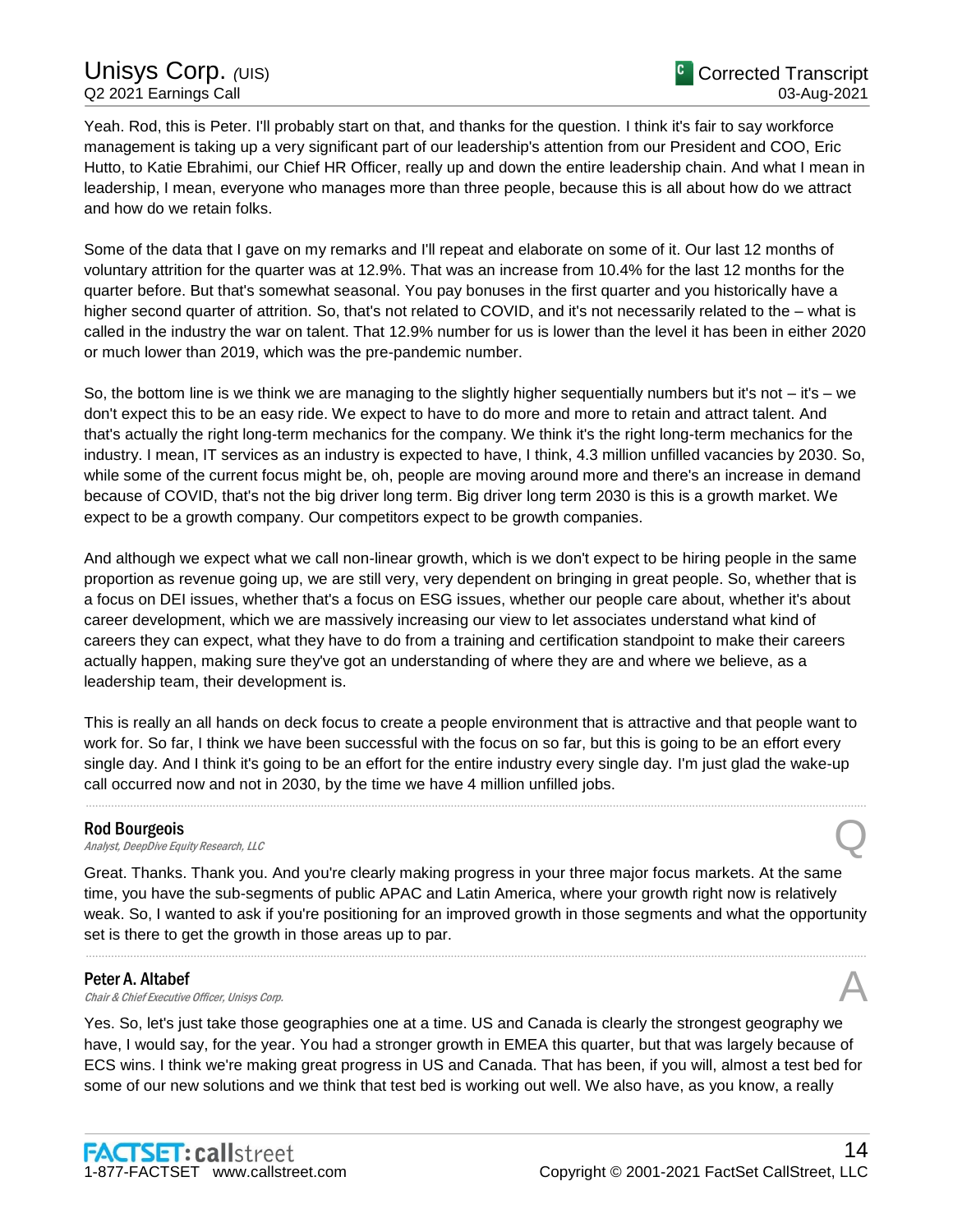good tax position, Rod, in the US and Canada. And that makes it more advantageous for us to, kind of, focus first there.

When we look at the other regions, obviously we had a lot of success in EMEA this – for this quarter. And really for the year, we expect some good progress in EMEA, although not obviously at the rate of this quarter, but we expect good progress in EMEA over the course of the year.

APAC and Latin America are a little different. And we really kind of have to look into those areas. For APAC, we expect this to be a slight down year. But that is mostly because of some ECS licensing issues. We had a very large ClearPath Forward license renewed in 2020. So, that is – that really is causing unfavorable compares in Asia Pacific. We expect Asia Pacific to be flat or down very, very slightly without that compare.

In Latin America, we expect revenue to be up this year, [excluding ECS licenses]. So, again, we expect some success in Latin America. So, that's kind of how we think of geographies, with our focus right now, where our primary P&L is based off those solutions whether it's DWS or whether it's C&I or whether it's ECS.

What we're really doing is allowing those teams to run as a business and allowing those teams to focus in the geographies where they believe they will be most successful, and then supporting them in those geographies. It's heartening to see that as they have done that, they have really found countries and areas in each of the regions, where they think we have advantages. And we think that our global growth will be better because of that. But it's not random. It's really targeted growth that is targeted based off each of those solutions in each of those regions.

......................................................................................................................................................................................................................................................

Mike, further on that please?

# Michael M. Thomson

Executive Vice President & Chief Financial Officer, Unisys Corp.

Yeah, I'd love to. I think you hit basically all of the points, Peter. The only thing, Rod, that I would add is we've seen some good post-COVID recoveries specifically in Asia Pac and actually was up roughly 10% in the quarter. So, our solutions are, I'll say, regionally agnostic, right? So, they apply across the board and can be applied to global companies. So, I don't think it's directly attributable to which region we're approaching. I think Peter hit it. Our target here in public sector specifically in US&C is just really advantaged from our tax positioning.

So, it makes sense to attack that market first, get that proof point, and then roll that out to some of these other markets. So, I don't – it's certainly not a strategic viewpoint to say we're not addressing these other markets at the same time. And so, again, we have a little heavier, I'll call it, [ph] BPS (00:48:22) presence in Asia Pac and that's still slightly impacted from the COVID perspective. But other than that, we're – everything else that Peter gave you, I think, was spot on.

......................................................................................................................................................................................................................................................

......................................................................................................................................................................................................................................................

......................................................................................................................................................................................................................................................

# Rod Bourgeois

Rod Bourgeois<br>Analyst, DeepDive Equity Research, LLC

Perfect. Thanks, guys.

# Michael M. Thomson

Executive Vice President & Chief Financial Officer, Unisys Corp.

Thank you, Rod.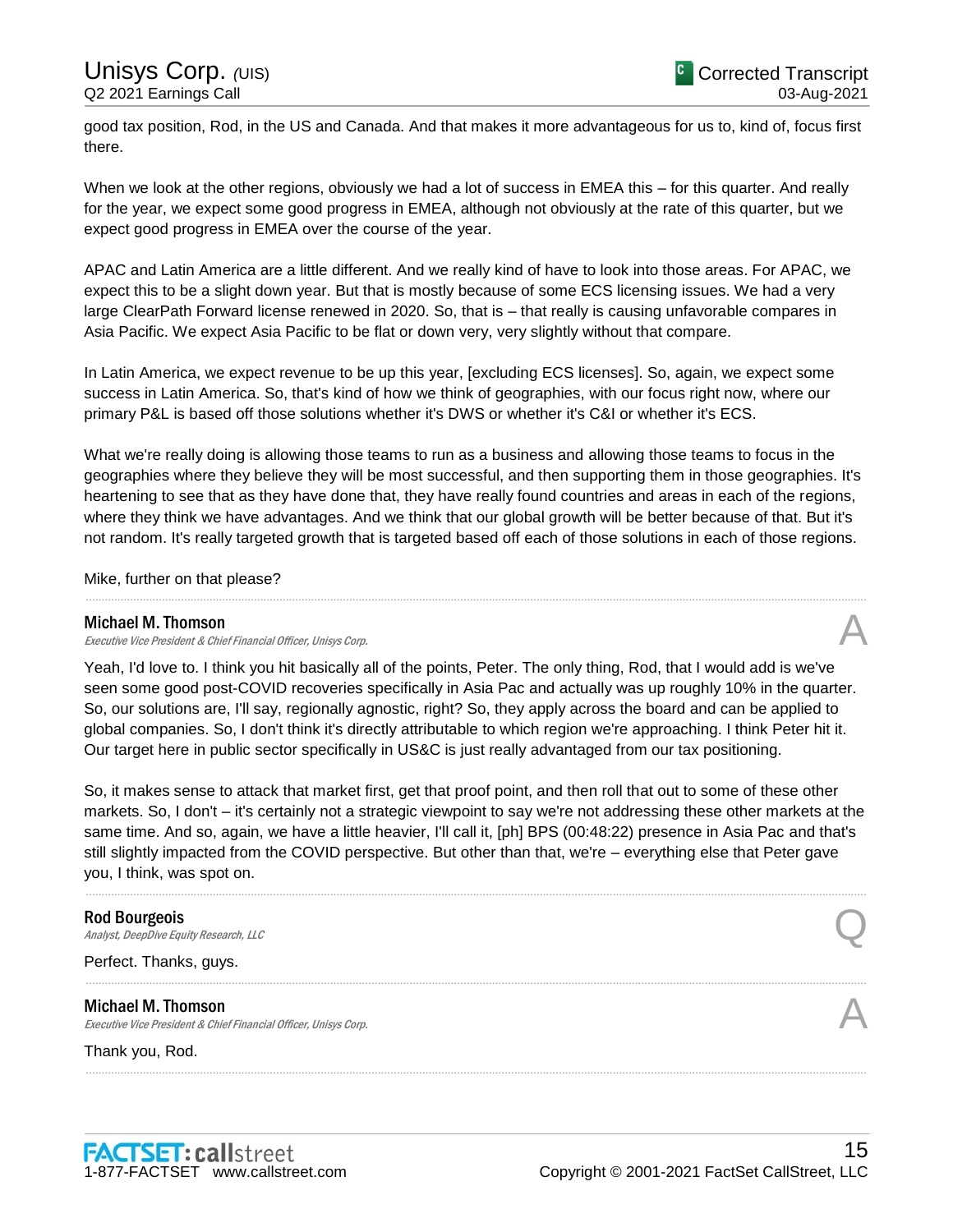Peter A. Altabef<br>Chair & Chief Executive Officer, Unisys Corp. **Peter A. Altabef Chair & Chief Executive Officer, Unisys Corp.**  $\mathcal{A}$ 

# Thanks, Rod.

**Operator**: And our next question will come from Ana Goshko with Bank of America. Please go ahead.

# Ana Goshko

**Ana Goshko**<br>Analyst, BofA Securities, Inc.  $\bigotimes$ 

Hi. Thanks very much. So, first of all, I have a couple of questions on the cost side. So, it's good to hear that you have achieved the high end of the cost save target. Could you talk about the areas for reinvestment and kind of the magnitude of reinvestment of those savings?

......................................................................................................................................................................................................................................................

......................................................................................................................................................................................................................................................

And then, secondly, you've given the operating margin outlook for the second half, so, I guess, third quarter, sort of, in line with second, fourth quarter down year-over-year, but it sounds like that's segment related. Could you talk about if you're seeing or feeling any inflationary impacts and in what areas and to the degree that you may be shielded this year from, kind of, contracts, if any of that might creep into next year, as per the forecast that you've got right now?

......................................................................................................................................................................................................................................................

# Peter A. Altabef

**Peter A. Altabef Chair & Chief Executive Officer, Unisys Corp.**  $\mathcal{A}$ 

Yeah. Ana, so thank you for those questions. Mike, let me just take a couple quickly upfront and then I think you got most of it. ......................................................................................................................................................................................................................................................

# Michael M. Thomson

Executive Vice President & Chief Financial Officer, Unisys Corp.

Okay.

# Peter A. Altabef

**Peter A. Altabef Chair & Chief Executive Officer, Unisys Corp.**  $\mathcal{A}$ 

For the first of your questions, which I think was about reinvestment, as we said in January, and we're very consistent with this, we think we will be reinvesting about 30% of the savings or the efficiencies from that program into the business. And that 30% number, that can go up or down based on opportunities, but we think that number is still largely correct.

......................................................................................................................................................................................................................................................

With respect to the operating profit numbers, and in fact all of our numbers, what you're hearing from us on this call is us reaffirming our full year numbers. So, there certainly has been uncertainty in the year, but we believe that we are within the ranges that we laid out in the beginning of the year.

And then finally, with respect to efficiencies and, kind of, non-linear growth, we are expecting that really in each of the business units. So, we're really asking each of those segments to make sure that we are going to be able to increase margins and that comes in part from non-linear. I mentioned earlier in my call that when we think of DWS, we should – I'm hopeful that you hear InteliServe, which is our platform for driving DWS offering.

Now, InteliServe has some of our intellectual property. It has more of our intellectual property after the acquisition of Unify Square, which we're incorporating some of the great capabilities into the InteliServe platform. But it also has third-party intellectual property that we are integrating into our platform. Same thing for CloudForte in the





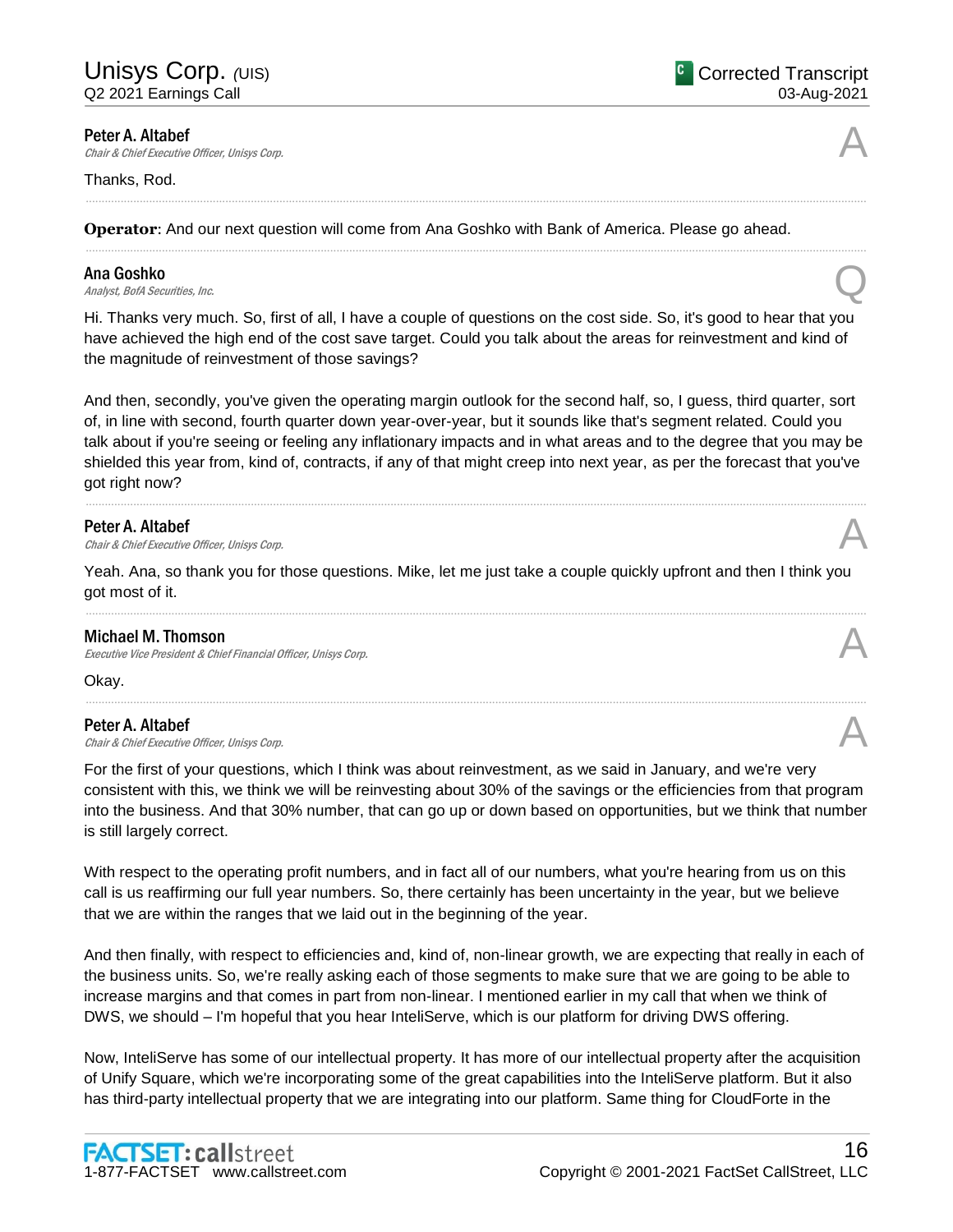cloud world. And in fact the same thing has been true for a long time for ClearPath Forward, which although the majority of it is our IP contains third-party IP as well. So, we are focused on making sure that we have, if you will, non-linear growth.

And with respect to the numbers that comes across our labor as a percentage of revenue. We had the lowest percentage of labor versus revenue this quarter at least through 2016 and I'm not sure that we have – we even kept that statistic before 2016. And we expect to drive that percentage down in each of the next several years. So, I hope, Ana, that was a quick oversee about some of what you asked. And then, Mike, over to you.

......................................................................................................................................................................................................................................................

# Michael M. Thomson

Executive Vice President & Chief Financial Officer, Unisys Corp.

Sure. Thanks, Peter, and thanks, Ana, for the question. Just a couple other things, I think Peter gave you a good synopsis on kind of our build/partner/buy and where that investment is coming or going to. The other elements that I would note to you is there's investments beyond that in the go-to-market resources as an example to support growth. We talked a little bit about the investment in our associates, getting them certified and trained allowed us to ultimately fill 39% of our [ph] recs (00:53:12) internally because we're investing in those people.

So, all of that plus one of my remarks was about the fact that part of the protection of the resource base that we have. We've increased some salaries in certain regions to, again, support the organization and really invest in the people. So, it's not just a capital investments in the context of IP and software and development of things, it's also about the resources, scaling of those resources, which is also protecting our associate base from poaching and other things. So, that's pretty helpful.

You've got it right, Ana, on the margin side, Q3 being in line with Q3 of the prior year, and Q4 actually being a growth quarter from our perspective against the sequential growth, but not necessarily against the prior year due to the license renewal structure that I mentioned earlier.

I don't think we're going to see a whole lot of impact from our perspective, from an inflation point of view, which I think was the last part of your question. Our contracts are usually three to seven years. So, they're somewhat protected in regards to inflation.

And frankly, I think what we're seeing from our pipeline is a willingness now to get out and spend. And I think people are really reinvesting into their infrastructure, clearly with a hybrid workforce being a primary focus, obviously cyber being a primary focus, and digitization being a focus. So, we feel pretty good about where we're positioned and don't expect to see inflation really cause any oscillation in our projections for next year.

......................................................................................................................................................................................................................................................

# Ana Goshko

**Ana Goshko**<br>Analyst, BofA Securities, Inc.  $\bigotimes$ 

Okay. Great. Lucky you. I wish I had those – your contracts on my cost base. So, second question, just on the M&A environment, could you just characterize what's that like for you right now with regard to opportunities and activity for additional tuck-ins? And in particular, with the positive free cash flow outlook and the low interest rate environment, does that further, kind of, embolden or enable you on the M&A front?

Peter A. Altabef<br>Chair & Chief Executive Officer, Unisys Corp. **Peter A. Altabef Chair & Chief Executive Officer, Unisys Corp.**  $\mathcal{A}$ 

Yeah. Ana, that's a great question. I think I would categorize the M&A environment as expensive for buyers. And, of course, we are a buyer in this market, but we're also acknowledging that this is an expensive market for buyers.

......................................................................................................................................................................................................................................................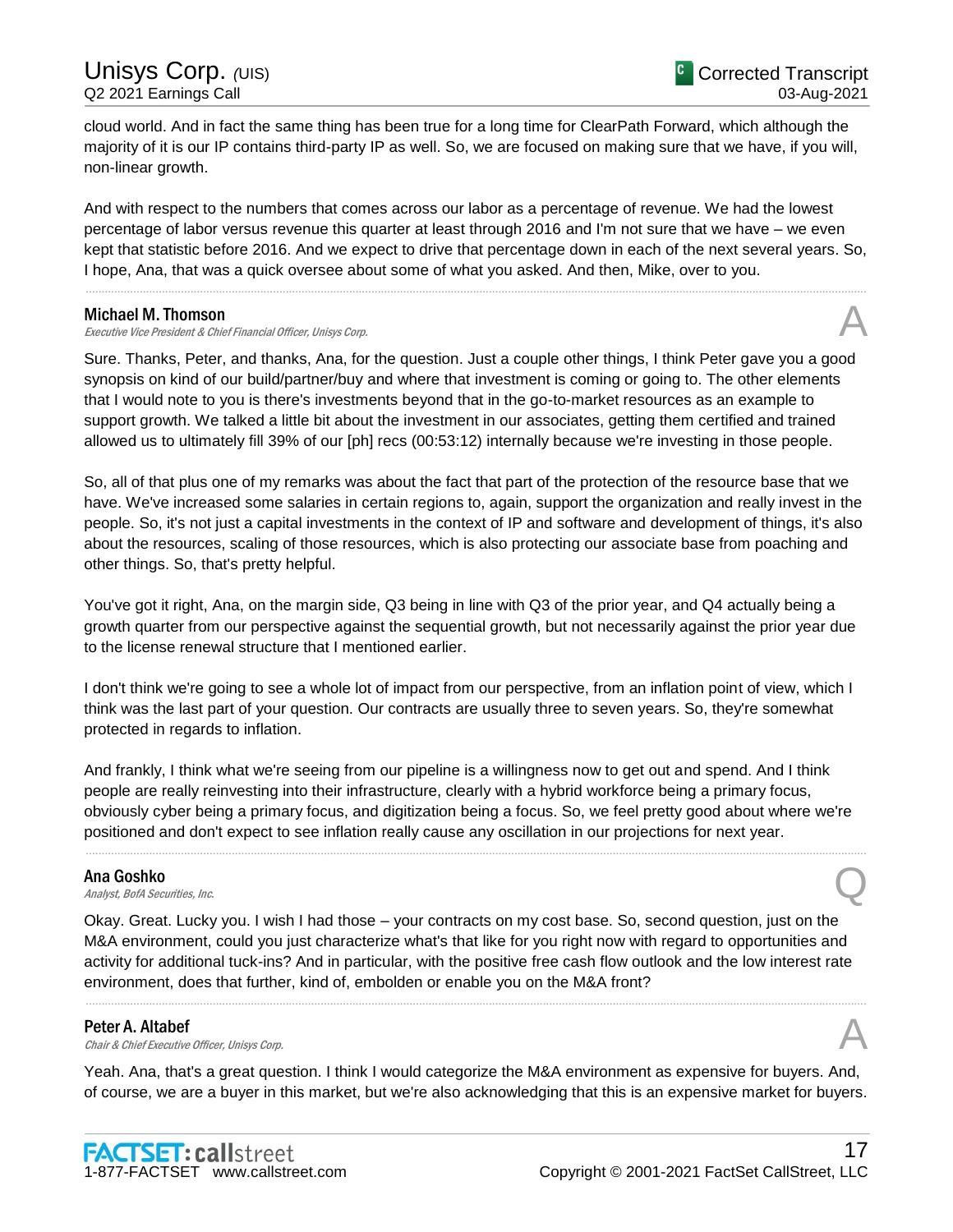So, we're being very careful. We would always be careful in an M&A environment, but I think this current pricing environment makes everybody, or at least makes us look two or three times and make sure we have the right acquisition.

Unify Square is a great example of that. It was an expensive acquisition in the term of purchase price, but it fit our strategy perfectly. And the capabilities that it brings to our Digital Workplace Services team are immediate and apparent that's coming through in terms of the pipeline, that's coming through in terms of new clients. We only share one significant client. So, the cross-selling opportunities are also immediate. And the team there is a team that is working really well with our existing team and certainly is bringing additional skills.

Beyond Unify Square, as I mentioned on the last earnings call, we have reviewed over 200 other opportunities. I can tell you that we have several opportunities that we're looking at. They are in that tuck-in up – in the tuck-in size. And they are largely currently in the Digital Workplace Services space and in the cloud space. Those are the two areas that we're really looking at. Those include capabilities. Those include consultants and advisory assistance in those spaces. We feel good about the opportunity to find some of those, but they are really needles in the haystack.

And so, when we find them, is very much kind of – we'll find them when we find them and if we can agree on the right terms and conditions. But we're actively looking in the market. There are things in our strategy we can build. But we think that it would behoove us to buy some of those capabilities instead. But we're not going to do it unless we find that the price is right. Mike?

......................................................................................................................................................................................................................................................

# Michael M. Thomson

Executive Vice President & Chief Financial Officer, Unisys Corp.

Yeah. And look, I think you hit all the pertinent points, Peter. I – Ana, you talked about the financing aspect of that. Yes, the rates are good now. And certainly, if the right opportunity presents itself, we think we're in a strong financial position both cash-wise and certainly from a credit rating agency and our ability to borrow. There's no barriers on that front from getting the acquisition that we want. It just needs to be the right fit from our perspective. And as Peter noted, we're actively working that pipeline.

......................................................................................................................................................................................................................................................

......................................................................................................................................................................................................................................................

......................................................................................................................................................................................................................................................

......................................................................................................................................................................................................................................................

......................................................................................................................................................................................................................................................

**Ana Goshko**<br>*Analyst, BofA Securities, Inc.* **Ana Goshko**<br>Analyst, BofA Securities, Inc.  $\bigotimes$ 

Okay. Okay. Great. Thank you so much. That's very helpful.

Peter A. Altabef **Peter A. Altabef**  $\bigwedge$  *Chair & Chief Executive Officer, Unisys Corp.* 

Thanks, Ana.

# Michael M. Thomson

Executive Vice President & Chief Financial Officer, Unisys Corp.

Thanks, Ana.

**Operator**: And our next question will come from Frank Jarman with Goldman Sachs. Please go ahead.

Q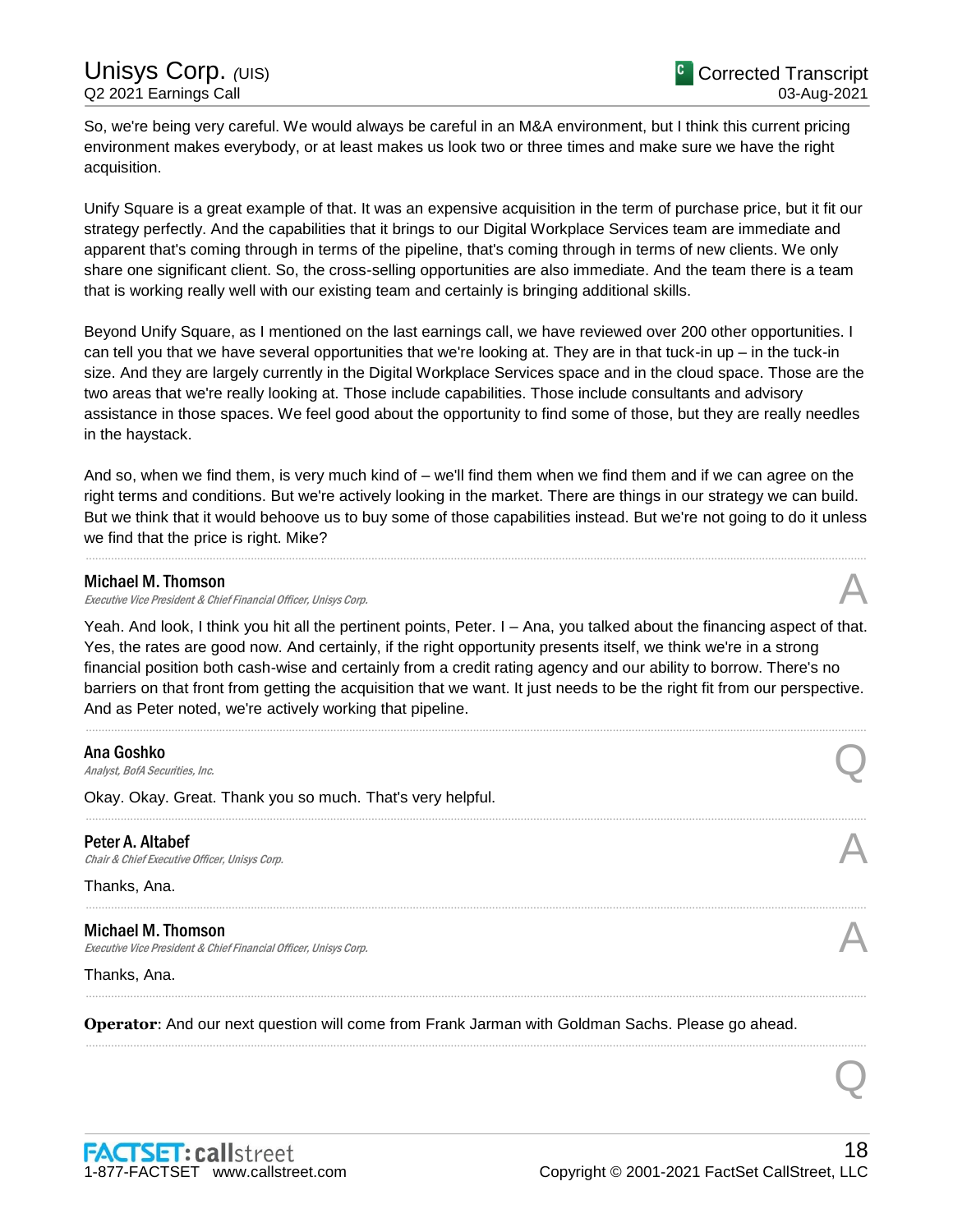Q

Yes. Hi. This is [ph] Seana (00:59:02) on for Frank. Congrats on the results and thank you for taking my question. I just have one on the pension liability. You achieved your target of \$1.2 billion gross liability reduction this quarter. With the recent rate move, though, how should we be thinking about the size and the funded status of your plans today? Thank you.

......................................................................................................................................................................................................................................................

# Michael M. Thomson

Executive Vice President & Chief Financial Officer, Unisys Corp.

Sure. Peter, I'll take that one if you don't mind. Look, I don't think from a funded status perspective we're in really good shape. We're not anticipating to make any contributions to the US defined benefit pension plan as we've noted and with – is obviously why we undertook what we did. That does not mean we're not going to continue to look at opportunities as it pertains to removal of pension liability.

Certainly, with the way rates are moving, there can be some rate arbitrage. We are in a fiscally very sound position to take advantage of that. We are also in a defensive position in the sense that we're protecting our return on assets because that's obviously funding future contributions. So, we're really just in a really good spot. The funded status has improved.

We've seen a decline in the overall deficit, obviously, a sequential decline and a pretty significant decline yearover-year. And we'll continue to look for opportunities to remove gross liability similar to what we did over the course of the last year-and-a-half with the \$1.2 billion of reduction there. We think there will be some opportunities specifically on the US plans in 2021 and certainly in 2022. And we think there's some opportunities perhaps in 2022 for some of the foreign plan. So, again, from our perspective, the cash contributions is no longer a concern and it's really just being on the front foot and taking advantage of any rate arbitrage to continue to derisk by removing that liability and continuing to invest wisely in regards to the return on assets. So, those are the two aspects that we will continue to focus on.

......................................................................................................................................................................................................................................................

......................................................................................................................................................................................................................................................

......................................................................................................................................................................................................................................................

......................................................................................................................................................................................................................................................

......................................................................................................................................................................................................................................................

Great. Thank you.

Michael M. Thomson Executive Vice President & Chief Financial Officer, Unisys Corp.

Thank you.

Peter A. Altabef<br>Chair & Chief Executive Officer, Unisys Corp. **Peter A. Altabef Chair & Chief Executive Officer, Unisys Corp.**  $\mathcal{A}$ 

[ph] Seana (01:01:26), thanks very much for your question. Greatly appreciate it.

**Operator**: And this will conclude our question-and-answer session. I'd like to turn the conference back over to Peter for any closing remarks.

# Peter A. Altabef

Chair & Chief Executive Officer, Unisys Corp.

Thanks very much, operator. And I want to thank Mike for being really an extraordinarily positive force in our company. And I think that shows in these calls. But that's also true of our leadership team. Our leadership team, I mentioned Eric Hutto earlier in this call. Teresa Poggenpohl is responsible for leading the marketing and